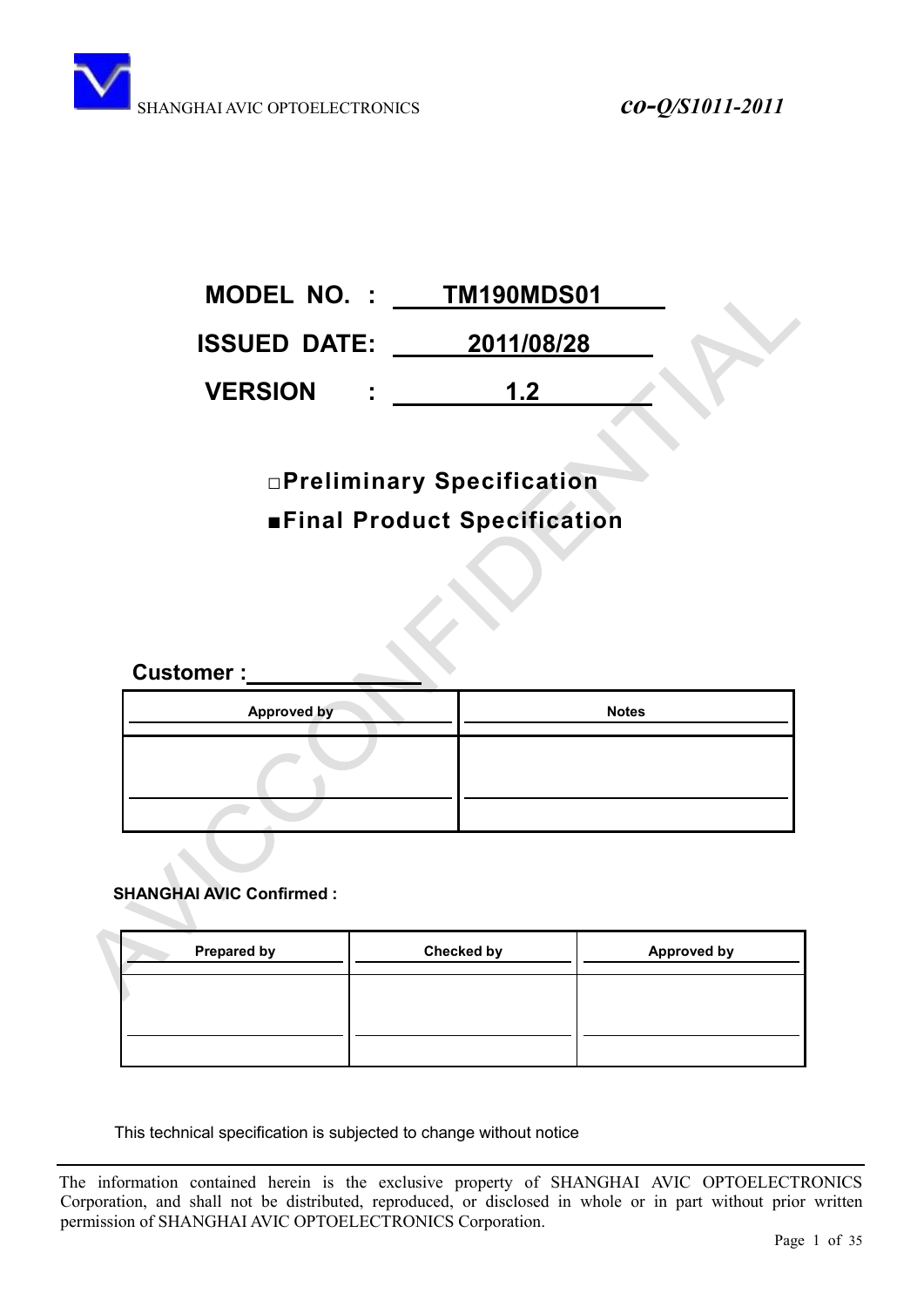<span id="page-1-0"></span>

co-Q/S1011-2011

## **TABLE OF CONTENTS**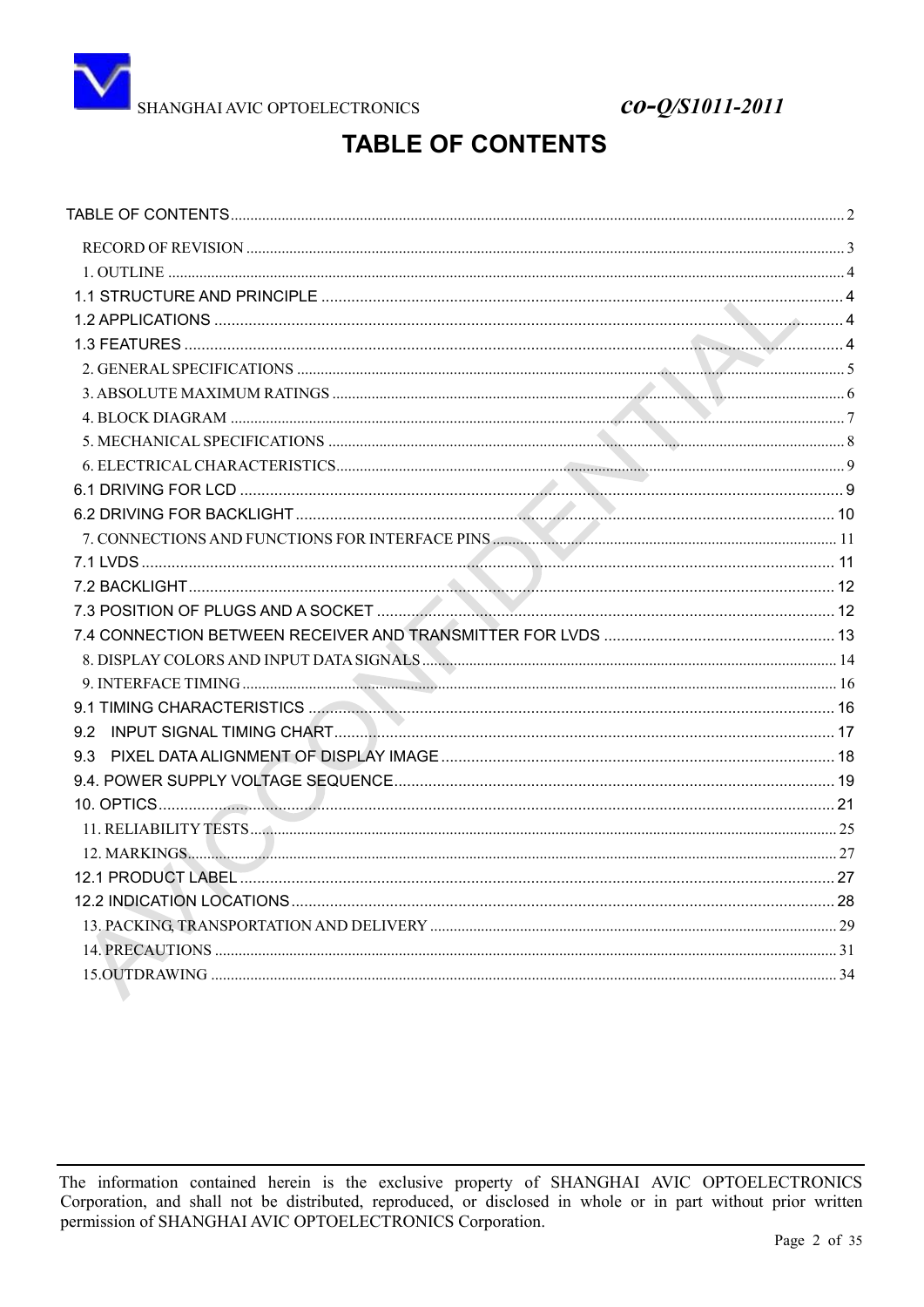

## **RECORD OF REVISION**

<span id="page-2-0"></span>

| <b>Rev</b> | <b>Issued Date</b> | <b>Description</b>                                                                   | <b>Editor</b> |
|------------|--------------------|--------------------------------------------------------------------------------------|---------------|
| 1.0        | 2010-9-20          | <b>Preliminary Release</b>                                                           | Stephen Sun   |
| 1.1        | 2011-03-07         | Final Spec. Release                                                                  | wei zhang     |
| 1.2        | 2011-08-28         | LED Connecter 2Pin-6Pin; Light bar<br>operation voltage change; Add Reliability test | Chunjie xiao  |
|            |                    |                                                                                      |               |
|            |                    |                                                                                      |               |
|            |                    |                                                                                      |               |
|            |                    |                                                                                      |               |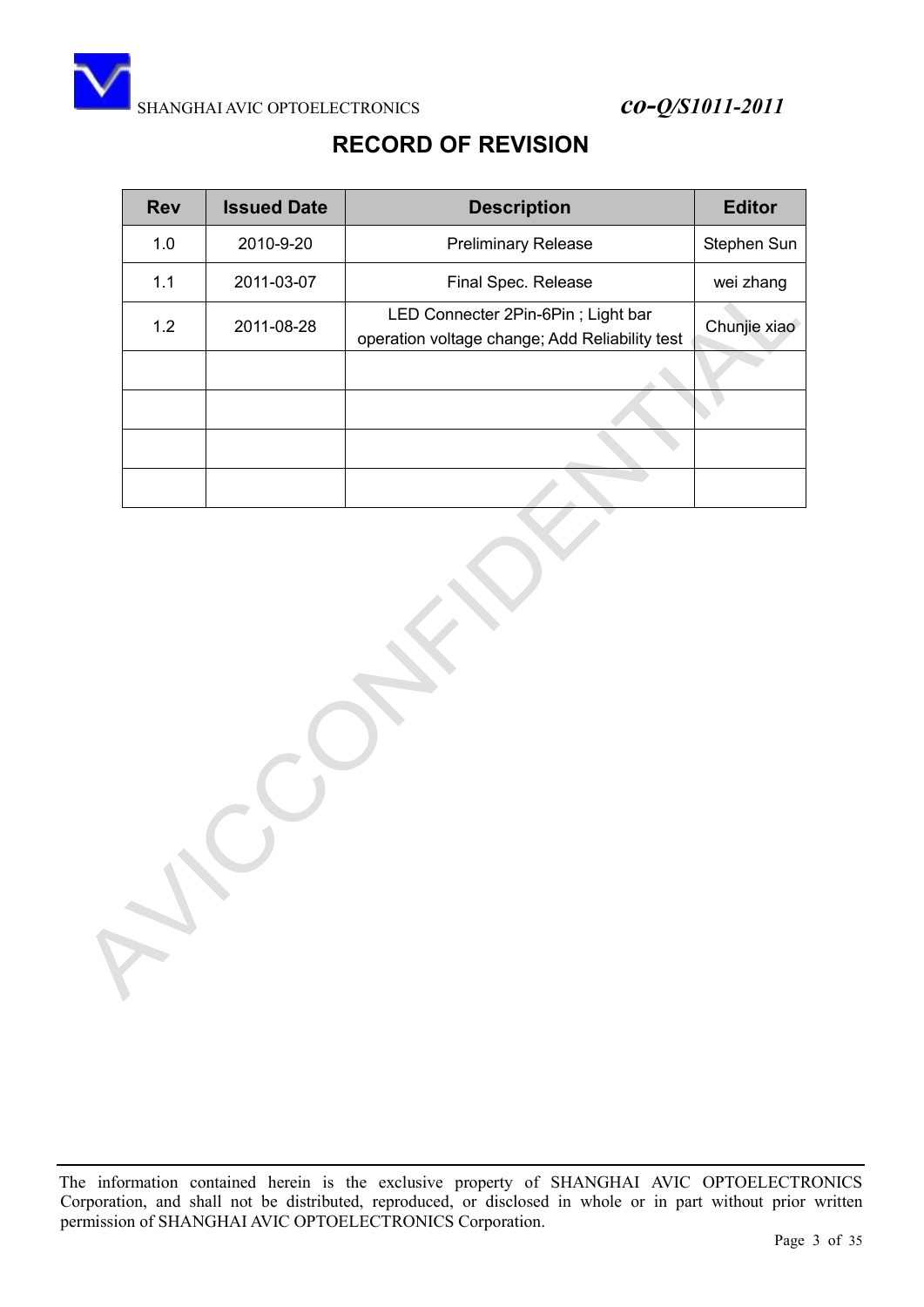

## <span id="page-3-0"></span>**1. OUTLINE**

## <span id="page-3-1"></span>**1.1 STRUCTURE AND PRINCIPLE**

TM190MDS01-00 module is composed of the amorphous silicon thin film transistor liquid crystal display (a-Si TFT LCD) panel structure with driver LSIs for driving the TFT (Thin Film Transistor) array and a backlight. The a-Si TFT LCD panel structure is injected liquid crystal material into a narrow gap between the TFT array glass substrate and a color-filter glass substrate.

Color (Red, Green, Blue) data signals from a host system (e.g. PC, signal generator, etc.) are modulated into best form for active matrix system by a signal processing board, and sent to the driver LSIs which drive the individual TFT arrays. The TFT array as an electro-optical switch regulates the amount of transmitted light from the backlight assembly, when it is controlled by data signals. Color images are created by regulating the amount of transmitted light through the TFT array of red, green and blue dots.

### <span id="page-3-2"></span>**1.2 APPLICATIONS**

• Monitor for PC

## <span id="page-3-3"></span>**1.3 FEATURES**

- a-Si TFT active matrix
- LVDS interface
- R.G.B input 8bit, 16.7 millions colors (6bit+Hi-FRC)
- Resolution WXGA+ (1,440× 900 pixels)
- Wide viewing angle 85°/85° (L/R); 80°/80° (U/D)
- High contrast ratio 1000 :1
- Module size 428.0 (H) ×278.0 (V) ×9.8 (D) mm
- Fast response time (Ton+ Toff= 5 ms)
- High gamut (68%)
- Edge light type backlight (White-LED)
- Inverter less
- RoHS compliance
- TCO5.0 compliance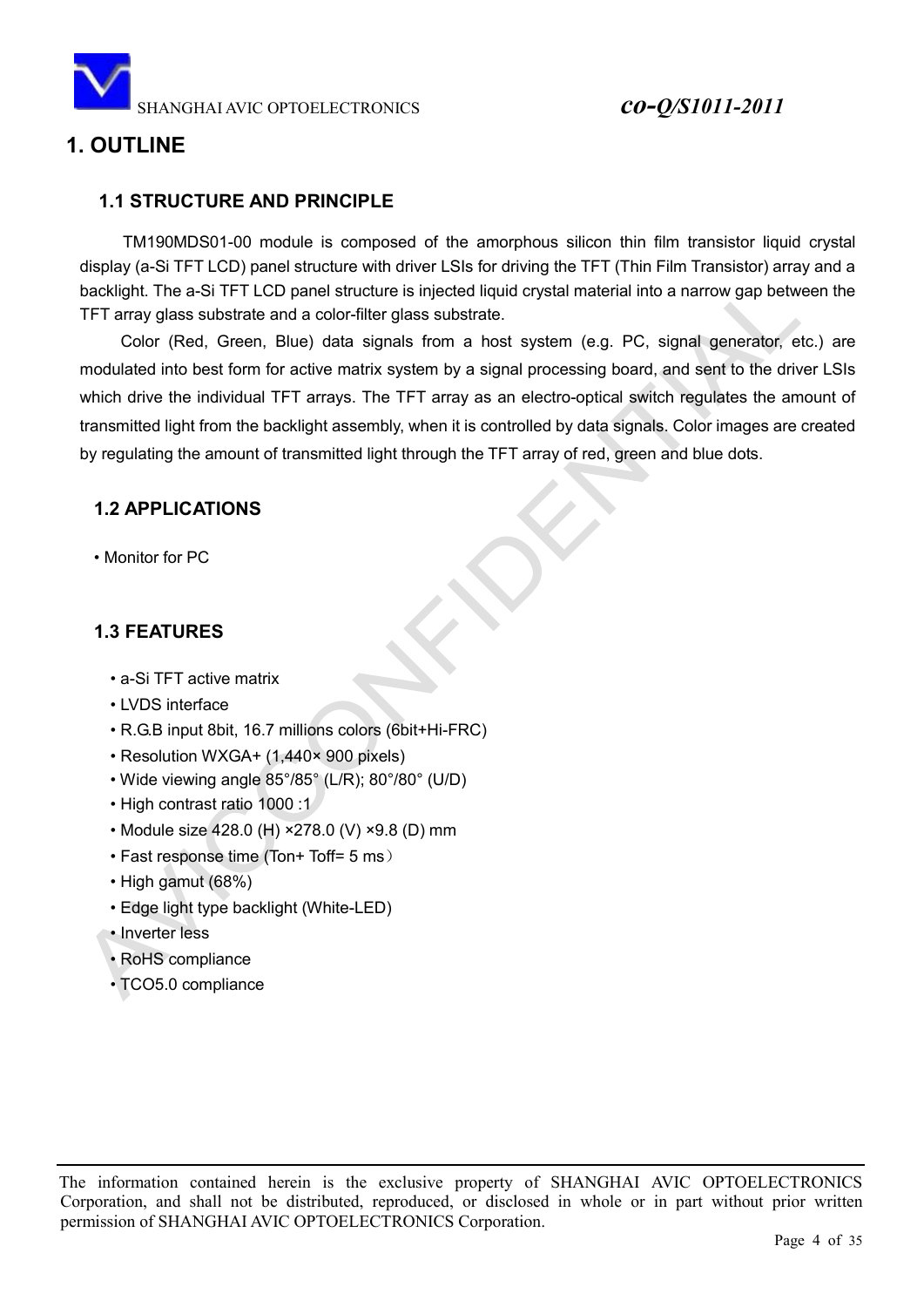

## <span id="page-4-0"></span>**2. GENERAL SPECIFICATIONS**

| Display area             | 408.24 (H) × 255.15 (V) mm (typ.)       |
|--------------------------|-----------------------------------------|
| Diagonal size of display | 48.1 cm                                 |
| Drive system             | a-Si TFT active matrix                  |
| Display color            | 16.7 M colors (6bit+ Hi-FRC)            |
| Pixel                    | 1,440 (H) × 900(V) pixels               |
| Pixel arrangement        | <b>RGB</b> vertical stripe              |
| Dot pitch                | $0.0945$ (H) $\times$ 0.2835(V) mm      |
| Pixel pitch              | $0.2835$ (H) $\times$ 0.2835 (V) mm     |
| Module size              | 428.0 (H) ×278.0 (V) ×9.8 (D) mm        |
| Weight                   | 1700 g (max.)                           |
| Contrast ratio           | 1000:1 (typ.)                           |
| Viewing angle            | 170°/ 160° (typ.)                       |
| Color gamut              | 68 % (typ.)                             |
| Response time            | 5 ms (typ.)                             |
| Luminance                | 250 $cd/m^2$ (typ.)                     |
| <b>Transmissive Mode</b> | Normally White                          |
| <b>Surface Treatment</b> | <b>Anti Glare</b>                       |
| Signal system            | LVDS 2port                              |
| Power supply voltage     | LCD panel signal processing board: 5.0V |
| <b>Backlight</b>         | White-LED                               |
| Power consumption        | 13W (Typ.)                              |

The information contained herein is the exclusive property of SHANGHAI AVIC OPTOELECTRONICS Corporation, and shall not be distributed, reproduced, or disclosed in whole or in part without prior written permission of SHANGHAI AVIC OPTOELECTRONICS Corporation.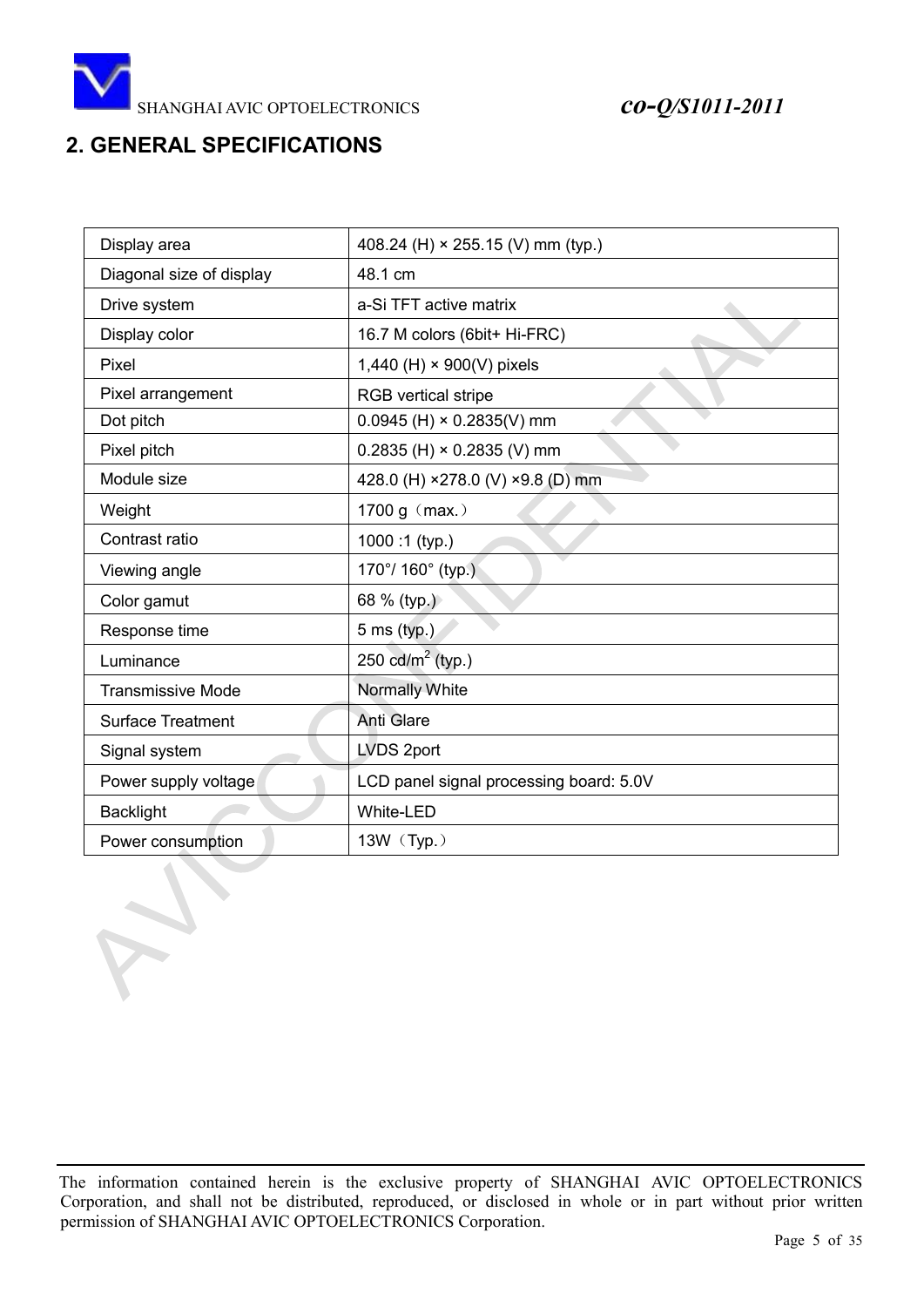

## <span id="page-5-0"></span>**3. ABSOLUTE MAXIMUM RATINGS**

|                       | Parameter                      | Symbol     | Rating           | Unit             | <b>Remarks</b>      |
|-----------------------|--------------------------------|------------|------------------|------------------|---------------------|
| Power                 | Power voltage                  | <b>VDD</b> | $-0.3 - +6.0$    | V                | Ta = $25^{\circ}$ C |
| supply<br>voltage     | Light bar voltage              | $V_{LED}$  | $\leq 43.2$      | <b>Vrms</b>      | $Ta = 25^{\circ}C$  |
|                       | Input voltage for signals      | Vi         | $-0.3 \sim +3.3$ | V                | Ta = $25^{\circ}$ C |
|                       | Light bar peak forward current | ΙF         | $\leq 400$       | mArms            | Note 3              |
| Storage temperature   |                                | Tst        | $-20 - +60$      | $^{\circ}C$      | Note 4              |
| Operating temperature |                                | Top        | $0 \sim +50$     | $^{\circ}$ C     | Note 4, 5           |
|                       | Absolute humidity              | AH         | $\leq 70$        | g/m <sup>3</sup> | Ta > $50^{\circ}$ C |
| Operating altitude    |                                |            | ≤ 4,850          | m                | 0°C≤ Ta≤ 50°C       |
|                       | Storage altitude               |            | $\leq 13,600$    | m                | -20°C≤ Ta≤ 60°C     |

Note1: Display signals are DA0+/-, DA1+/-, DA2+/-, DA3+/-, CKA+/-, DB0+/-, DB1+/-, DB2+/-, DB3+/-, and  $CKB+/-$ 

Note2: Function signal is MSL.

Note3: Pulse width≤ 10msec, and duty≤ 1/10.

Note4: Temperature and relative humidity range is shown in the figure below.

- (a)  $90\%$ RH Max. (Ta $\leq 40^{\circ}$ C)
- (b) Wet-bulb temperature should be39°C Max. (Ta> 40°C)
- (c) No condensation.

Note5: The temperature of panel display surface area should be 0°C Min and 60°C Max.

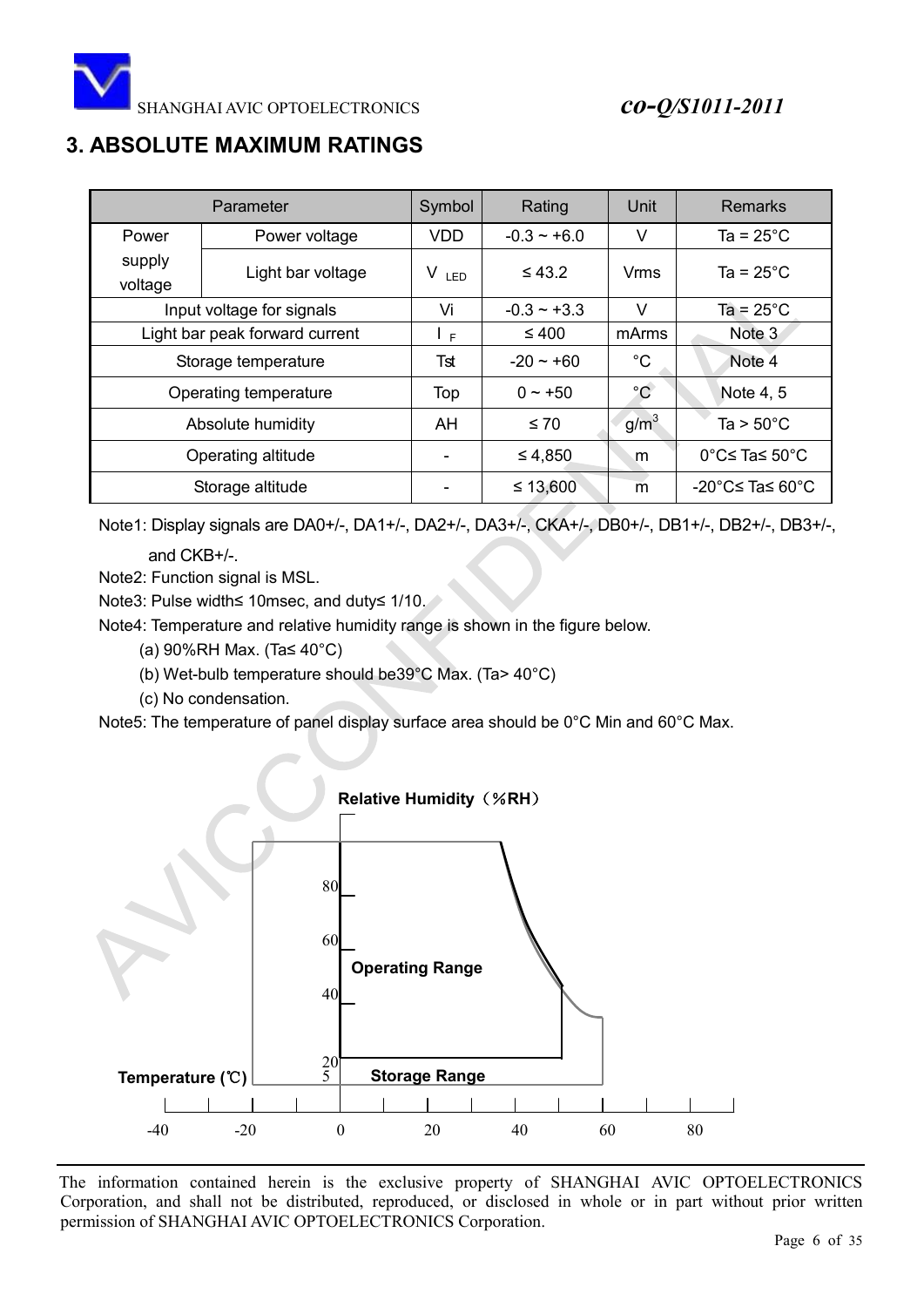![](_page_6_Picture_0.jpeg)

## <span id="page-6-0"></span>**4. BLOCK DIAGRAM**

![](_page_6_Figure_3.jpeg)

Note: System ground (GND), FG (Frame ground) in the product should be connected together in customer equipment.

The information contained herein is the exclusive property of SHANGHAI AVIC OPTOELECTRONICS Corporation, and shall not be distributed, reproduced, or disclosed in whole or in part without prior written permission of SHANGHAI AVIC OPTOELECTRONICS Corporation.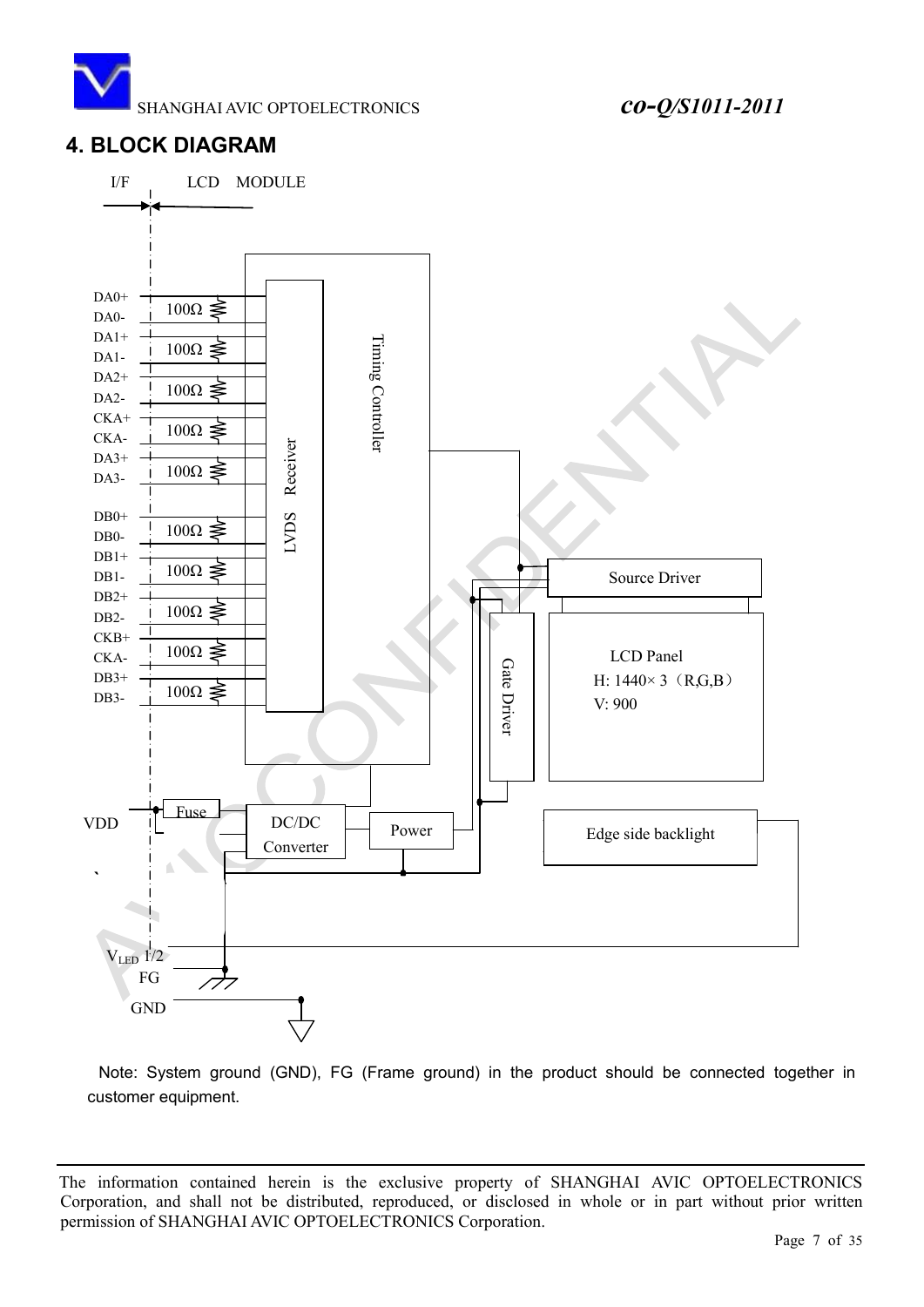![](_page_7_Picture_0.jpeg)

## <span id="page-7-0"></span>**5. MECHANICAL SPECIFICATIONS**

| Parameter    | Specification                                                 |    |  |  |
|--------------|---------------------------------------------------------------|----|--|--|
| Module size  | $428.0 \pm 0.5$ (W) × 278.0 $\pm$ 0.5 (H) × 9.8 $\pm$ 0.5 (D) | mm |  |  |
| Display area | 408.24(H) × 255.15(V) mm (typ.), [48.1 cm]                    | mm |  |  |
| Weight       | 1700 $(max.)$                                                 | g  |  |  |

The information contained herein is the exclusive property of SHANGHAI AVIC OPTOELECTRONICS Corporation, and shall not be distributed, reproduced, or disclosed in whole or in part without prior written permission of SHANGHAI AVIC OPTOELECTRONICS Corporation.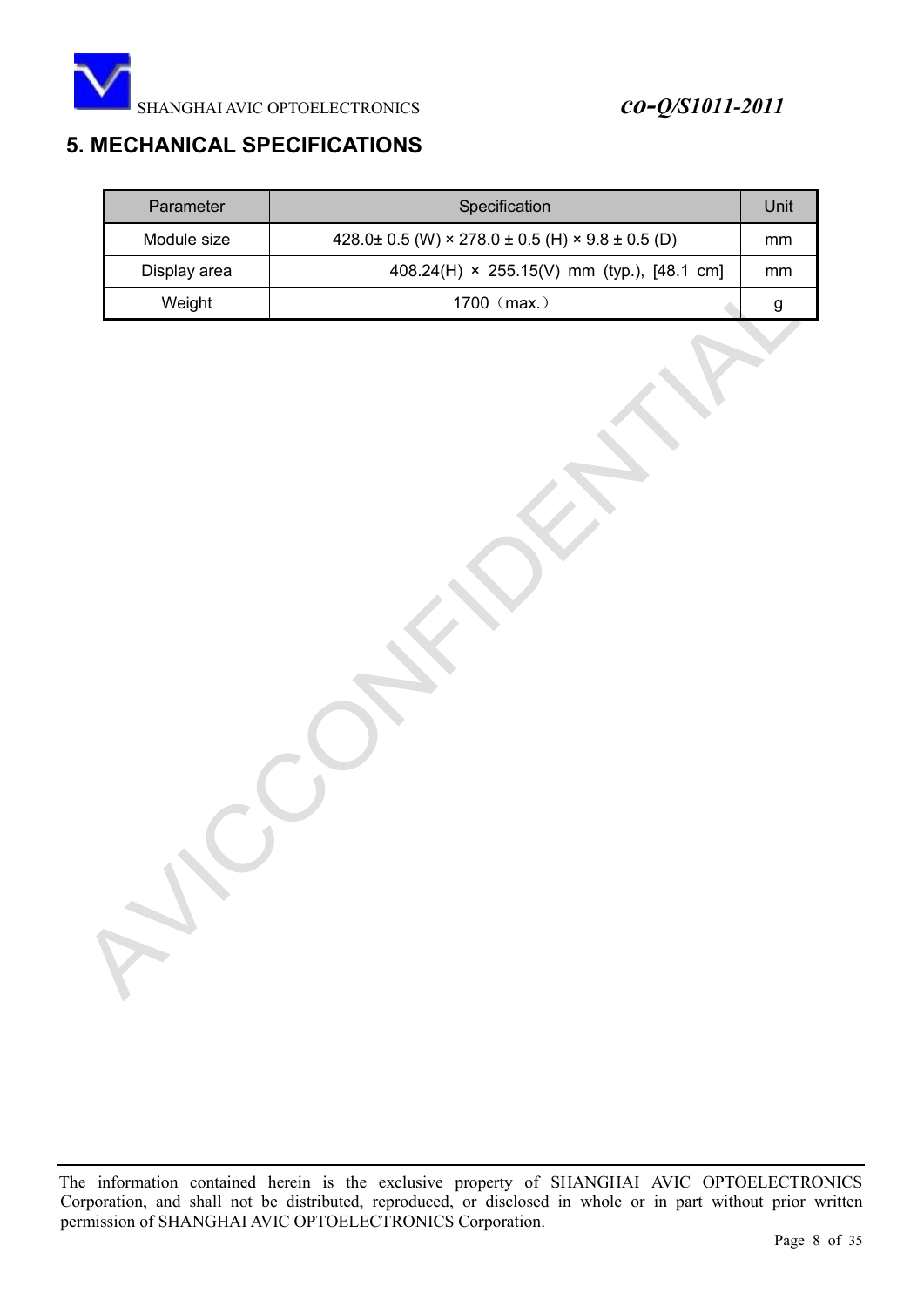![](_page_8_Picture_0.jpeg)

## <span id="page-8-0"></span>**6. ELECTRICAL CHARACTERISTICS**

## <span id="page-8-1"></span>**6.1 DRIVING FOR LCD**

| Parameter                        | Symbol      | min.       | typ.     | max.  | Unit   | Remarks |                   |
|----------------------------------|-------------|------------|----------|-------|--------|---------|-------------------|
| Power supply voltage             |             | <b>VDD</b> | 4.5      | 5.0   | 5.5    | $\vee$  |                   |
| Power supply current             |             | IDD        |          | 700   | 1000   | mA      | at $VDD = 5.0V$   |
|                                  |             |            |          | Note1 | Note 2 |         |                   |
| Permissible ripple voltage       |             | <b>VRP</b> |          |       | 200    | mV      | <b>VDD</b>        |
| Differential input voltage       |             | Vid        | 200      |       | 600    | mV      |                   |
| Differential input threshold     | Low         | <b>VTL</b> | $-100$   |       |        | mV      | at $VCM = 1.2V$   |
| voltage for LVDS receiver        | High        | <b>VTH</b> |          |       | 100    | mV      | Note <sub>3</sub> |
| width<br>voltage<br>for<br>Input | <b>LVDS</b> | Vi         | $\Omega$ |       | 3.3    | $\vee$  |                   |
| receiver                         |             |            |          |       |        |         |                   |
| Terminating resistor             |             | <b>RT</b>  |          | 100   |        | Ω       |                   |
| Rush current                     |             | rush       |          |       | 3.0    | A       | Note4             |

Note 1: Black pattern

Note 2: 1H1V dot inverse pattern

Note 3: Common mode voltage for LVDS receiver

Note4: Measurement Conditions:

![](_page_8_Figure_9.jpeg)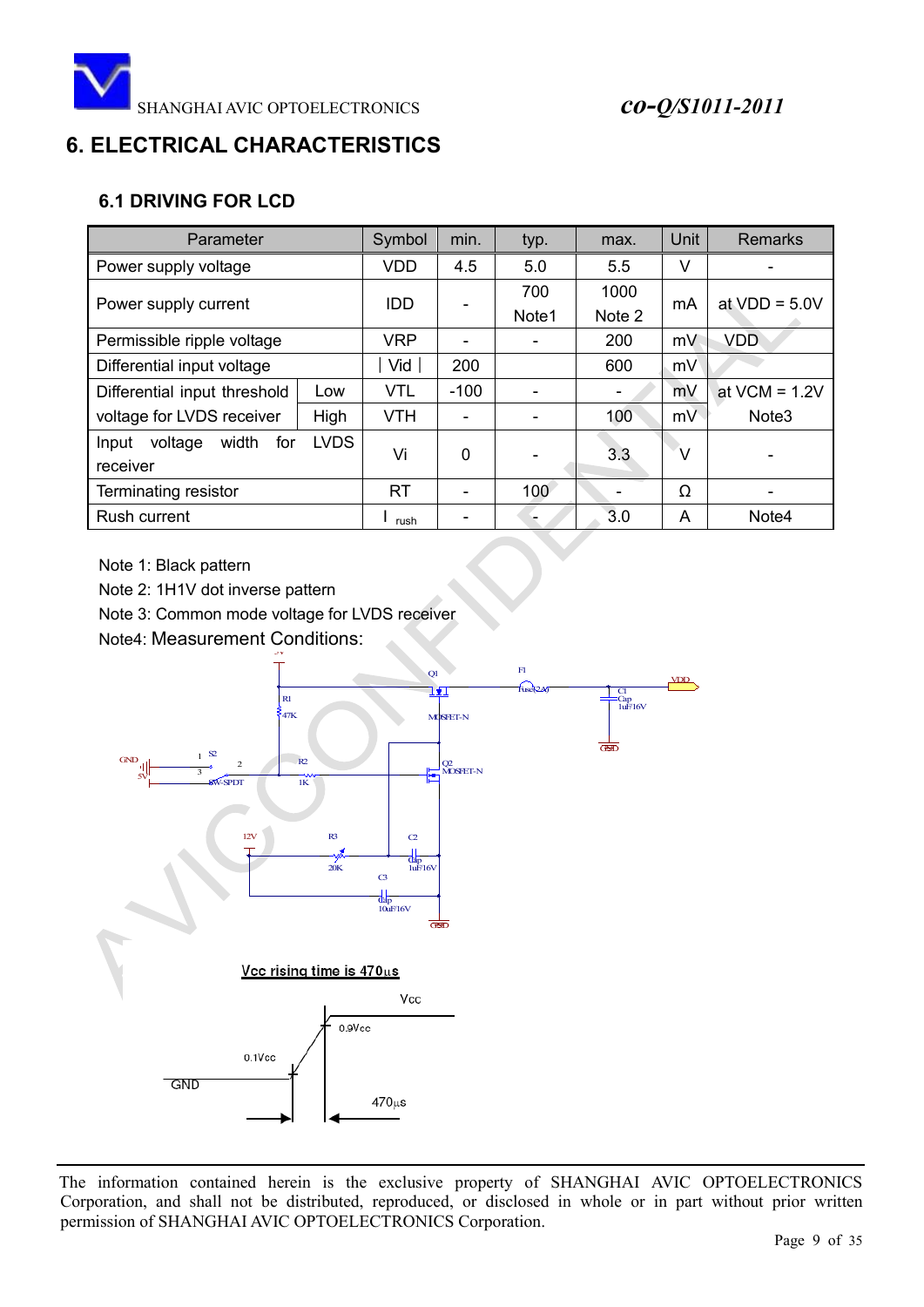![](_page_9_Picture_0.jpeg)

## <span id="page-9-0"></span>**6.2 DRIVING FOR BACKLIGHT**

| 0.4 DIVIVIIVO I OIN DAVINEIOI I I                 | (Ta=25 $^{\circ}$ C)<br>Note1 |      |       |      |             |                                                       |
|---------------------------------------------------|-------------------------------|------|-------|------|-------------|-------------------------------------------------------|
| Parameter                                         | Symbo                         | min. | typ.  | max. | <b>Unit</b> | <b>Remarks</b>                                        |
| Light bar operation<br>voltage<br>(for reference) | V<br>LED                      | 28   | 31    | 35   | <b>Vrms</b> | Operating with fixed<br>driving current               |
| Light<br>operation<br>bar<br>current              | LED                           |      | 240   | -    | mArms       | Pin No1; Pin No2;<br>Pin No5; Pin No6;<br>for 60mArms |
| Light<br>operating<br>bar<br>lifetime             | Hr                            |      | 30000 |      | Hour        | $=240mA$ , Note3<br>$L_{ED}$                          |

Note1: The backlight of this product is made up of 1 light bar, LED to be 4014, 40pieces, 10 serials and 4 parallels.

Note2: The light bar can work normally if the PWM dimming ratio range is from 0% to 100% and the operation current is 240mA.

Note3: The operating lifetime is mean time to half-luminance. In case the product works under room temperature environment.

The information contained herein is the exclusive property of SHANGHAI AVIC OPTOELECTRONICS Corporation, and shall not be distributed, reproduced, or disclosed in whole or in part without prior written permission of SHANGHAI AVIC OPTOELECTRONICS Corporation.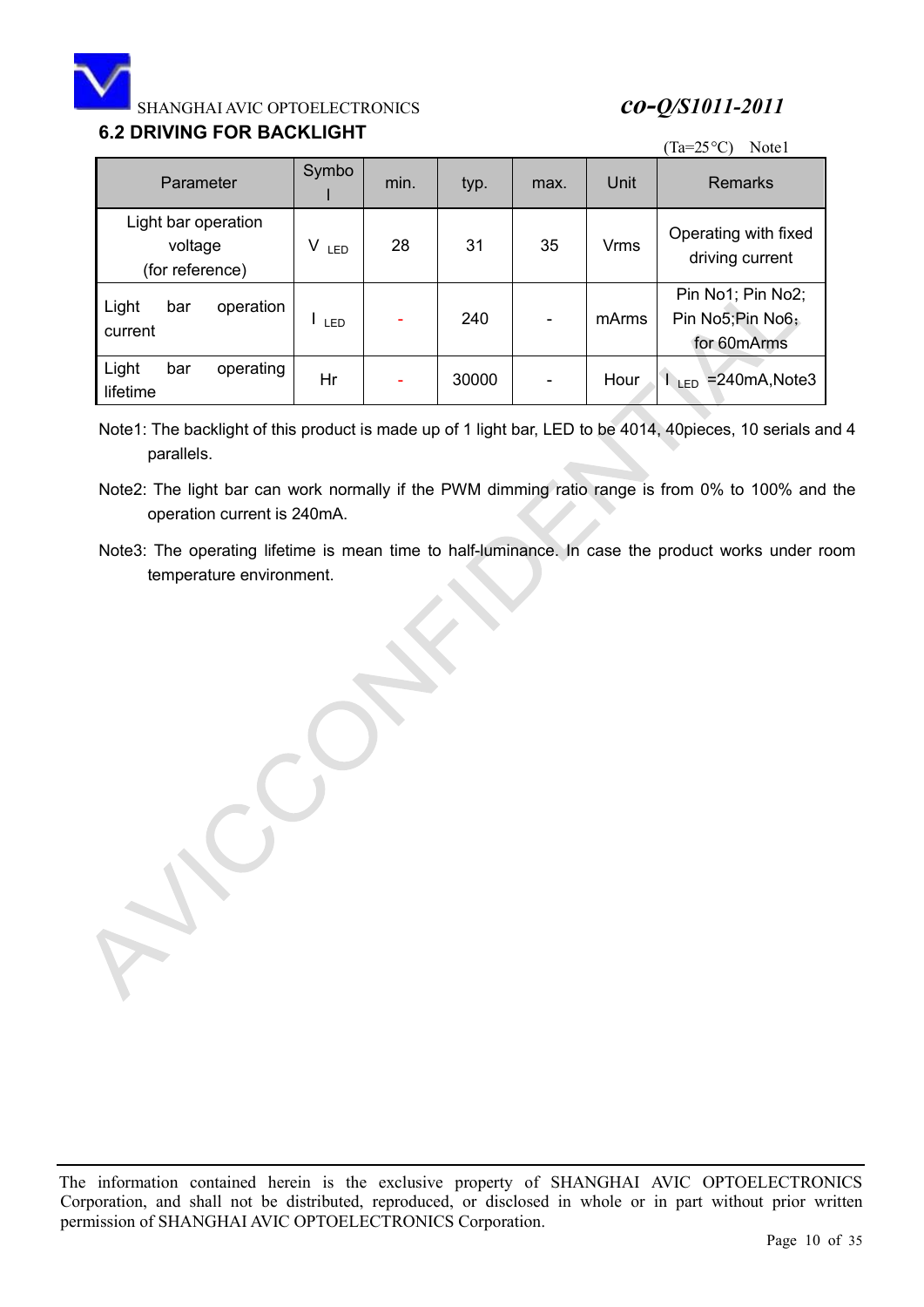![](_page_10_Picture_0.jpeg)

## <span id="page-10-0"></span>**7. CONNECTIONS AND FUNCTIONS FOR INTERFACE PINS**

## <span id="page-10-1"></span>**7.1 LVDS**

CN1: FI-XB30SSRLA-HF16 (Produced by JAE) or equivalent.

| Pin            | Name         | Description                                              |
|----------------|--------------|----------------------------------------------------------|
| $\mathbf{1}$   | RXO0-        | Negative LVDS differential data input. Channel O0 (odd)  |
| $\overline{2}$ | <b>RXO0+</b> | Positive LVDS differential data input. Channel O0 (odd)  |
| 3              | RXO1-        | Negative LVDS differential data input. Channel O1 (odd)  |
| 4              | <b>RXO1+</b> | Positive LVDS differential data input. Channel O1 (odd)  |
| 5              | <b>RXO2-</b> | Negative LVDS differential data input. Channel O2 (odd)  |
| 6              | <b>RXO2+</b> | Positive LVDS differential data input. Channel O2 (odd)  |
| $\overline{7}$ | <b>GND</b>   | Ground                                                   |
| 8              | RXOC-        | Negative LVDS differential clock input. (odd)            |
| 9              | RXOC+        | Positive LVDS differential clock input. (odd)            |
| 10             | RXO3-        | Negative LVDS differential data input. Channel O3(odd)   |
| 11             | RXO3+        | Positive LVDS differential data input. Channel O3 (odd)  |
| 12             | RXE0-        | Negative LVDS differential data input. Channel E0 (even) |
| 13             | RXE0+        | Positive LVDS differential data input. Channel E0 (even) |
| 14             | <b>GND</b>   | Ground                                                   |
| 15             | RXE1-        | Negative LVDS differential data input. Channel E1 (even) |
| 16             | RXE1+        | Positive LVDS differential data input. Channel E1 (even) |
| 17             | <b>GND</b>   | Ground                                                   |
| 18             | RXE2-        | Negative LVDS differential data input. Channel E2 (even) |
| 19             | RXE2+        | Positive LVDS differential data input. Channel E2 (even) |
| 20             | RXEC-        | Negative LVDS differential clock input. (even)           |
| 21             | RXEC+        | Positive LVDS differential clock input. (even)           |
| 22             | RXE3-        | Negative LVDS differential data input. Channel E3 (even) |
| 23             | RXE3+        | Positive LVDS differential data input. Channel E3 (even) |
| 24             | <b>GND</b>   | Ground                                                   |
| 25             | <b>GND</b>   | Ground                                                   |
| 26             | NC           | Not connection.                                          |
| 27             | <b>GND</b>   | Ground                                                   |
| 28             | <b>VCC</b>   | +5.0V power supply                                       |
| 29             | <b>VCC</b>   | +5.0V power supply                                       |
| 30             | <b>VCC</b>   | +5.0V power supply                                       |

The information contained herein is the exclusive property of SHANGHAI AVIC OPTOELECTRONICS Corporation, and shall not be distributed, reproduced, or disclosed in whole or in part without prior written permission of SHANGHAI AVIC OPTOELECTRONICS Corporation.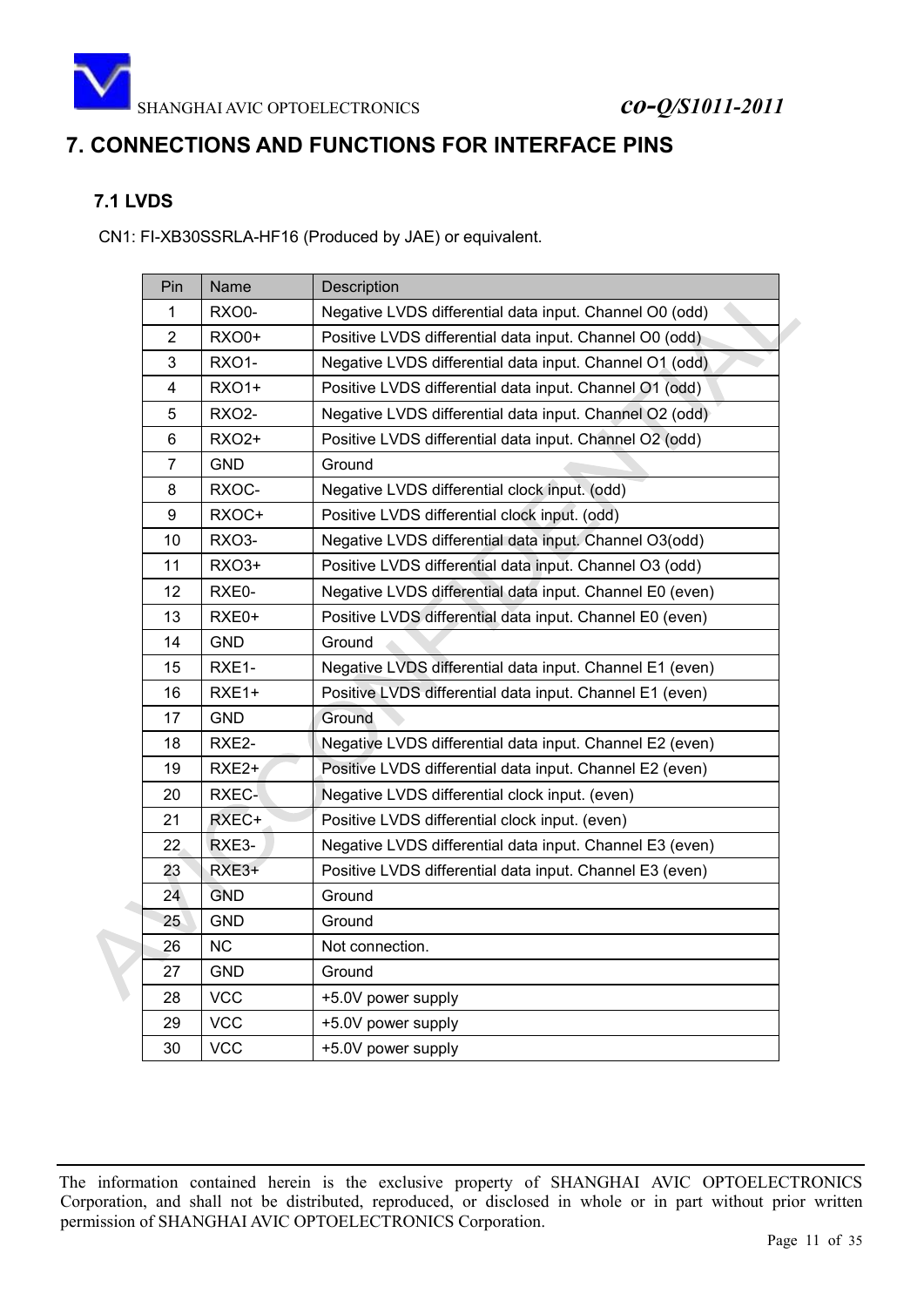![](_page_11_Picture_0.jpeg)

## <span id="page-11-0"></span>**7.2 BACKLIGHT**

CN2: CI1406M1HRL-NH (Produced by hanquan) or equivalent.

| Pin No. | Signal name | <b>Function</b>                     |  |
|---------|-------------|-------------------------------------|--|
|         | VL          | Low voltage input terminal for LED  |  |
| 2       | VL          | Low voltage input terminal for LED  |  |
| 3       | VH          | High voltage input terminal for LED |  |
|         | VH          | High voltage input terminal for LED |  |
| 5       | VL          | Low voltage input terminal for LED  |  |
| 6       |             | Low voltage input terminal for LED  |  |

Note1: The ports of VDD and GND should be all used. As for the input of LVDS, please use the twisted pair wire of the transmission impedance 100 $\Omega$ .

## <span id="page-11-1"></span>**7.3 POSITION OF PLUGS AND A SOCKET**

![](_page_11_Figure_7.jpeg)

The information contained herein is the exclusive property of SHANGHAI AVIC OPTOELECTRONICS Corporation, and shall not be distributed, reproduced, or disclosed in whole or in part without prior written permission of SHANGHAI AVIC OPTOELECTRONICS Corporation.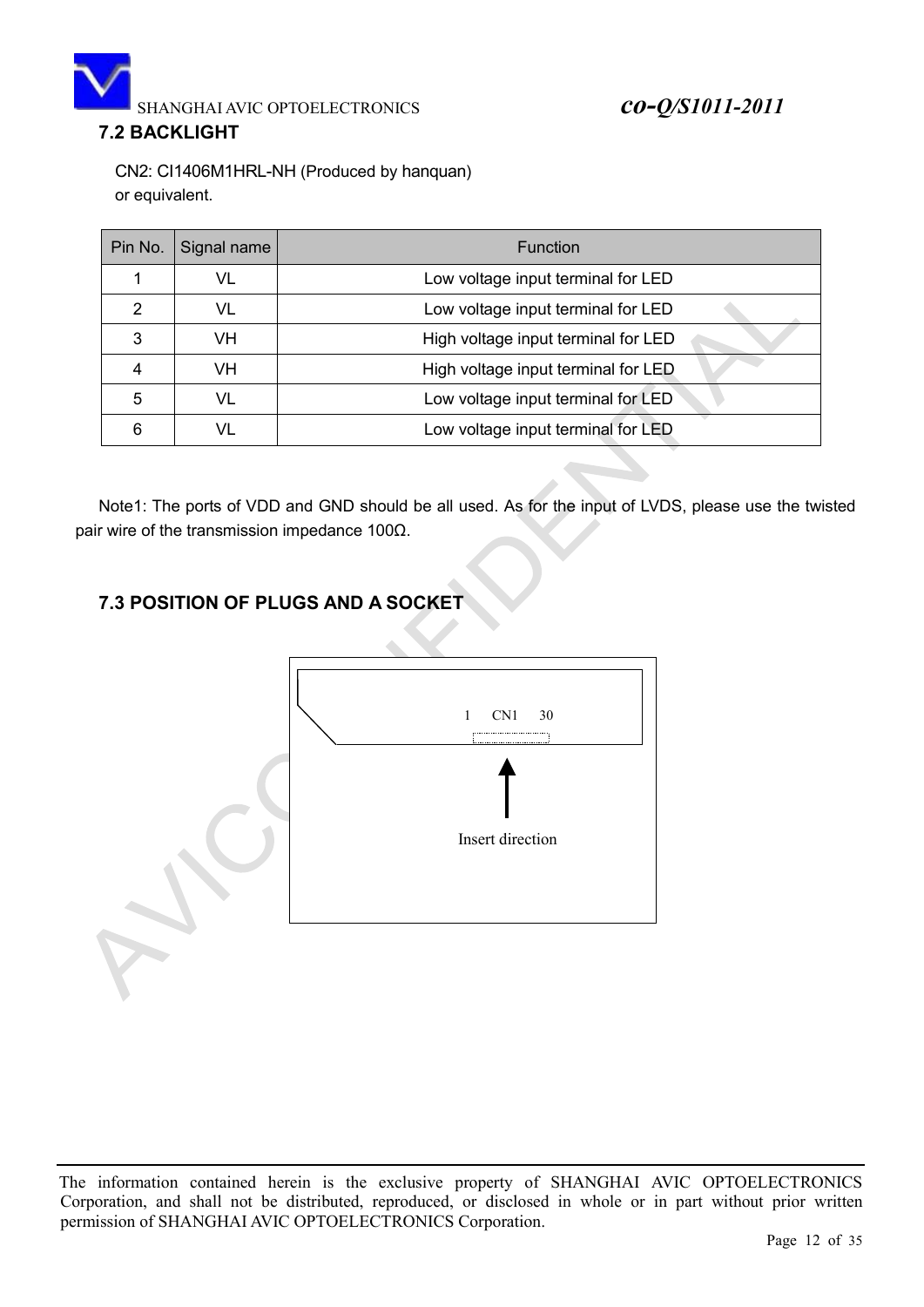![](_page_12_Picture_0.jpeg)

## <span id="page-12-0"></span>**7.4 CONNECTION BETWEEN RECEIVER AND TRANSMITTER FOR LVDS**

|                                    |                            |                    |          |                        | Transmitter |                   |  |          |                      |  |
|------------------------------------|----------------------------|--------------------|----------|------------------------|-------------|-------------------|--|----------|----------------------|--|
|                                    |                            |                    |          | DS90CF383,C385 or      |             |                   |  |          |                      |  |
|                                    | Input DATA                 |                    | pin      | equivalent             |             |                   |  |          | CN1                  |  |
|                                    | RA0                        |                    | 51       | TXIN0                  |             |                   |  | pin      | Symbol               |  |
|                                    | RA1                        |                    | 52       | TXIN1                  |             | TA1-              |  | 1        | DA0-                 |  |
|                                    | RA <sub>2</sub>            |                    | 54       | TXIN2                  |             | TA1+              |  | 2        | DA0+                 |  |
|                                    | RA3                        | $\rightarrow$      | 55       | TXIN3                  |             |                   |  |          |                      |  |
|                                    | RA4<br>RA5                 |                    | 56       | TXIN4                  |             | TB1-              |  | 3        | DA1-                 |  |
|                                    | GA0                        | -<br>$\rightarrow$ | 3<br>4   | TXIN6<br>TXIN7         |             | $TB1+$            |  | 4        | DA1+                 |  |
|                                    | GA1                        |                    | б        | TXIN8                  |             | TC1-              |  | 5        | DA <sub>2</sub> -    |  |
|                                    | GA <sub>2</sub>            | $\rightarrow$      | 7        | TXIN9                  |             | $TC1+$            |  | 6        | DA <sub>2+</sub>     |  |
|                                    | GA3                        | $\rightarrow$      | 11       | TXIN12                 |             |                   |  | 7        | GND                  |  |
|                                    | GA4                        | $\rightarrow$      | 12       | TXIN13                 |             | TCLK1-            |  | 8        | CKA-                 |  |
|                                    | GA5                        |                    | 14       | TXIN14                 |             | TCLK1+            |  | 9        | $CKA+$               |  |
|                                    | BA0<br>BA1                 | $\rightarrow$      | 15<br>19 | TXIN15<br>TXIN18       |             | TD1-              |  | 10       | DA3-                 |  |
|                                    | BA2                        | $\rightarrow$      | 20       | TXIN19                 | 1'ST        | $TD1+$            |  | 11       | DA3+                 |  |
|                                    | BA3                        |                    | 22       | TXIN20                 |             |                   |  |          |                      |  |
|                                    | BA4                        |                    | 23       | TXIN21                 |             |                   |  |          |                      |  |
|                                    | BA5                        | $\rightarrow$      | 24       | TXIN22                 |             |                   |  |          |                      |  |
| Odd pixel data and control signals | RSVD                       | $\rightarrow$      | 27       | TXIN24                 |             |                   |  |          |                      |  |
|                                    | RSVD<br>DE                 | $\rightarrow$      | 28<br>30 | TXIN25<br>TXIN26       |             |                   |  |          |                      |  |
|                                    | RA6                        |                    | 50       | TXIN27                 |             |                   |  |          |                      |  |
|                                    | RA7                        | -                  | 2        | TXIN5                  |             |                   |  |          |                      |  |
|                                    | GA6                        |                    | 8        | TXIN10                 |             |                   |  |          |                      |  |
|                                    | GA7                        |                    | 10       | TXIN11                 |             |                   |  |          |                      |  |
|                                    | BA6                        | $\rightarrow$      | 16       | TXIN16                 |             |                   |  |          |                      |  |
|                                    | BA7                        |                    | 18       | TXIN17                 |             |                   |  |          |                      |  |
|                                    | RSVD<br>CLK                | $\rightarrow$      | 25<br>31 | TXIN23<br><b>CLKIN</b> |             |                   |  |          |                      |  |
|                                    | RB <sub>0</sub>            |                    | 51       | TXIN0                  |             |                   |  |          |                      |  |
|                                    | RB1                        |                    | 52       | TXIN1                  |             | TA2-              |  | 12       | DB <sub>0</sub> -    |  |
|                                    | RB <sub>2</sub>            |                    | 54       | TXIN2                  |             | $TA2+$            |  | 13       | $DB0+$               |  |
|                                    | RB3                        |                    | 55       | TXIN3                  |             |                   |  | 14       | GND                  |  |
|                                    | RB4<br>RB5                 | $\rightarrow$      | 56<br>3  | TXIN4<br>TXIN6         |             | TB2-<br>$TB2+$    |  | 15<br>16 | DB1-<br>$DB1+$       |  |
|                                    | GB0                        |                    | 4        | TXIN7                  |             |                   |  | 17       | $\operatorname{GND}$ |  |
|                                    | GB1                        | $\rightarrow$      | б        | TXIN8                  |             | TC2-              |  | 18       | DB <sub>2</sub> -    |  |
|                                    | GB2                        |                    | 7        | TXIN9                  |             | $TC2+$            |  | 19       | $DB2+$               |  |
|                                    | GB3                        | $\rightarrow$      | 11       | TXIN12                 |             |                   |  |          |                      |  |
|                                    | GB4                        |                    | 12       | TXIN13                 |             | TCLK2-            |  | 20       | CKB-                 |  |
| lata                               | GB5                        | $\rightarrow$      | 14       | TXIN14<br>TXIN15       |             | TCLK2+            |  | 21       | CKB+                 |  |
|                                    | BB0<br>BB1                 | $\rightarrow$      | 15<br>19 | TXIN18                 |             | TD <sub>2</sub> - |  | 22       | DB3-                 |  |
|                                    | BB <sub>2</sub>            |                    | 20       | TXIN19                 | 2'nd        | $TD2+$            |  | 23       | $DB3+$               |  |
|                                    | BB3                        |                    | 22       | TXIN20                 |             |                   |  | 24       | <b>GND</b>           |  |
| Even pixel                         | BB4                        |                    | 23       | TXIN21                 |             |                   |  | 25       | GND                  |  |
|                                    | BB5                        |                    | 24       | TXIN22                 |             |                   |  | 26       | NC                   |  |
|                                    | <b>RSVD</b><br><b>RSVD</b> |                    | 27<br>28 | TXIN24<br>TXIN25       |             |                   |  | 27<br>28 | <b>GND</b><br>VDD    |  |
|                                    | RSVD                       |                    | 30       | TXIN26                 |             |                   |  | 29       | VDD                  |  |
|                                    | RB6                        |                    | 50       | TXIN27                 |             |                   |  | 30       | VDD                  |  |
|                                    | RB7                        |                    | 2        | TXIN5                  |             |                   |  |          |                      |  |
|                                    | GB6                        |                    | 8        | TXIN10                 |             |                   |  |          |                      |  |
|                                    | GB7                        | $\rightarrow$      | 10       | TXIN11                 |             |                   |  |          |                      |  |
|                                    | BB6<br>BB7                 | $\rightarrow$      | 16<br>18 | TXIN16<br>TXIN17       |             |                   |  |          |                      |  |
|                                    | RSVD                       |                    | 25       | TXIN23                 |             |                   |  |          |                      |  |
|                                    | CLK                        |                    | 31       | CLKIN                  |             |                   |  |          |                      |  |
|                                    |                            |                    |          |                        |             |                   |  |          |                      |  |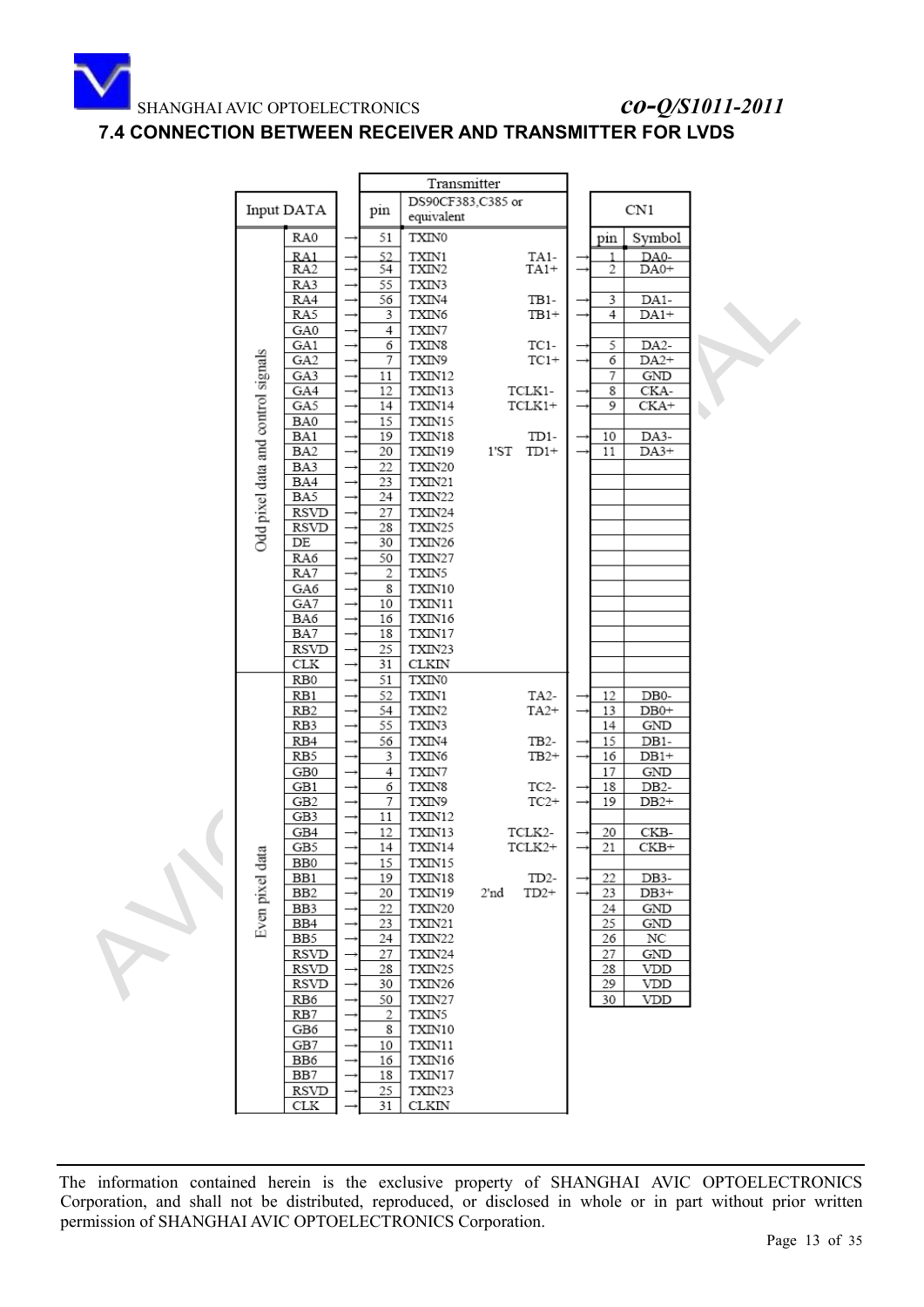![](_page_13_Picture_0.jpeg)

Note1: The lowest bit (RA0, GA0, BA0, RB0, GB0, BB0), the most upper bit (RA7, GA7, BA7, RB7, GB7, BB7)

Note2: Connecting cable between LCD panel's connector and transmitter should use 100 $\Omega$  twisted line. Note3: If only Hsync and Vsync, the product don't work. Make sure DE signal has been input.

## <span id="page-13-0"></span>**8. DISPLAY COLORS AND INPUT DATA SIGNALS**

This product can display in equivalent to 16,777,216 colors in 256 scales. Also the relation between display colors and input data signals is as the following table.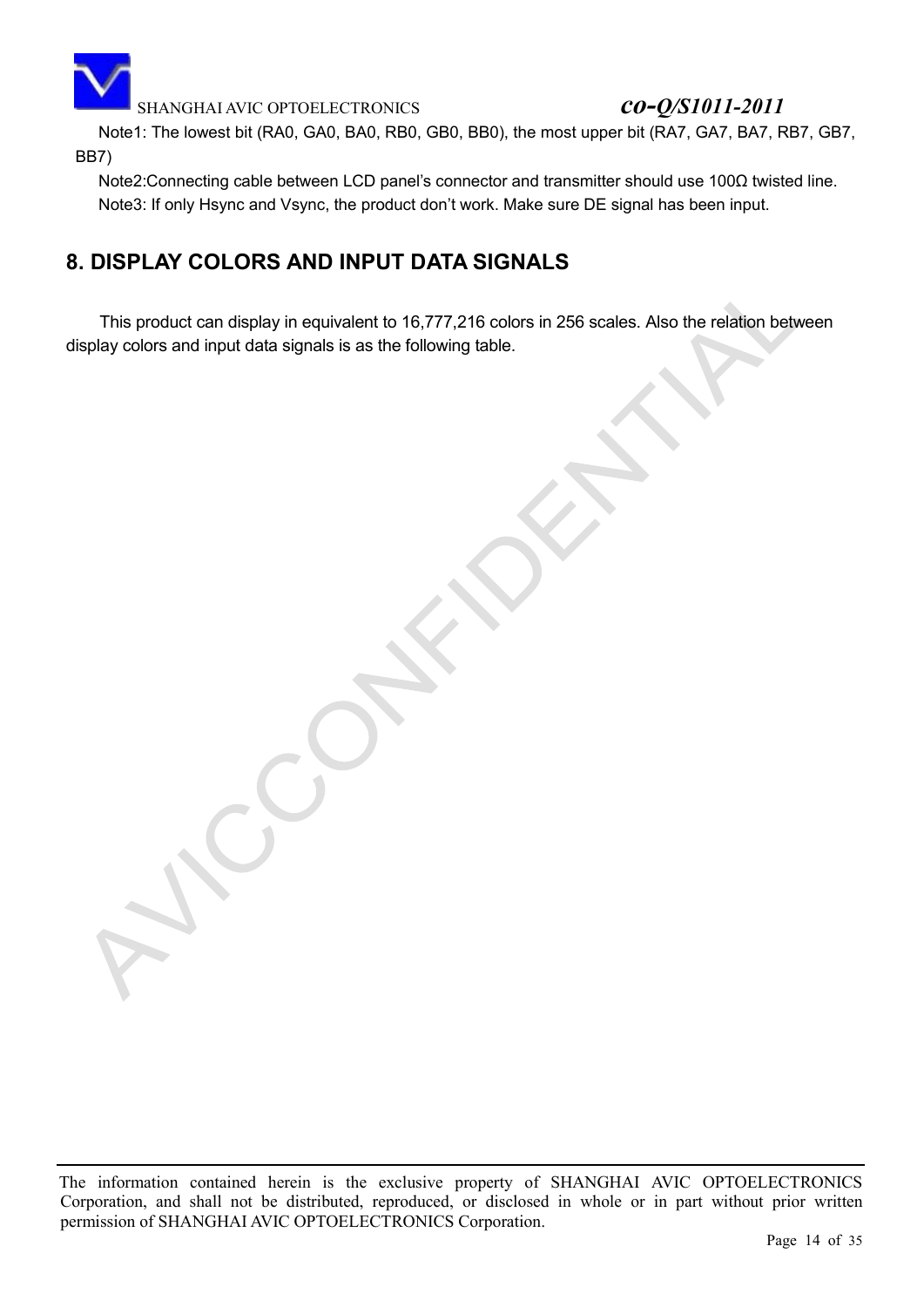![](_page_14_Picture_0.jpeg)

|                 |                |                |                |                |                |           |             |             | Data signal    |                |         | (0:Low level,        |             |           |           |             | 1:High Level) |           |                |                |                |           |   |          |   |
|-----------------|----------------|----------------|----------------|----------------|----------------|-----------|-------------|-------------|----------------|----------------|---------|----------------------|-------------|-----------|-----------|-------------|---------------|-----------|----------------|----------------|----------------|-----------|---|----------|---|
|                 | Display colors | R7             | R <sub>6</sub> | R <sub>5</sub> |                | R4 R3     | R2 R1       |             | R <sub>0</sub> | G7             |         | G6 G5 G4 G3 G2 G1 G0 |             |           |           |             |               | <b>B7</b> | B <sub>6</sub> | B <sub>5</sub> | B <sub>4</sub> | <b>B3</b> |   | B2 B1 B0 |   |
|                 | <b>Black</b>   | 0              | 0              | 0              | 0              | 0         | 0           | 0           | 0              | 0              | 0       | 0                    | 0           | 0         | 0         | 0           | 0             | 0         | 0              | 0              | 0              | 0         | 0 | 0        | 0 |
|                 | <b>Blue</b>    | 0              | 0              | 0              | 0              | 0         | 0           | 0           | 0              | 0              | 0       | 0                    | 0           | 0         | 0         | 0           | 0             | 1         | 1              | 1              | 1              |           | 1 |          | 1 |
|                 | Red            | 1              | 1              | 1              | 1              |           | 1           | 1           | 1              | 0              | 0       | 0                    | 0           | 0         | 0         | 0           | 0             | 0         | 0              | 0              | 0              | 0         | 0 | 0        | 0 |
|                 | Magenta        | 1              | 1              |                |                |           |             | 1           | 1              | 0              | 0       | 0                    | 0           | 0         | 0         | 0           | 0             | 1         | 1              |                | 1              |           | 1 | 1        |   |
| Basic Color     | Green          | 0              | 0              | 0              | 0              | 0         | 0           | 0           | 0              | 1              |         | 1                    |             |           | 1         | 1           | 1             | 0         | 0              | 0              | 0              | 0         | 0 | 0        | 0 |
|                 | Cyan           | 0              | 0              | 0              | 0              | 0         | 0           | 0           | 0              | 1              |         |                      |             |           |           |             | 1             | 1         | 1              | 1              |                | 1         | 1 |          | 1 |
|                 | Yellow         | 1              | 1              | 1              | 1              |           | 1           | 1           | 1              | 1              |         |                      |             |           |           | 1           | 1             | 0         | 0              | 0              | 0              | 0         | 0 | 0        | 0 |
|                 | White          | 1              | 1              | 1              | 1              | 1         | 1           | 1           | 1              | 1              | 1       | 1                    | 1           | 1         | 1         | 1           | 1             | 1         | 1              | 1              | 1              | 1         | 1 | 1        | 1 |
|                 | <b>Black</b>   | 0              | 0              | 0              | 0              | 0         | 0           | 0           | 0              | 0              | 0       | 0                    | 0           | 0         | 0         | 0           | 0             | 0         | 0              | 0              | 0              | 0         | 0 | 0        | 0 |
|                 |                | 0              | 0              | 0              | 0              | 0         | 0           | 0           | 1              | 0              | 0       | 0                    | 0           | 0         | 0         | 0           | $\mathbf 0$   | 0         | 0              | 0              | 0              | 0         | 0 | 0        | 0 |
|                 | Dark           | 0              | 0              | 0              | 0              | 0         | 0           | 1           | 0              | 0              | 0       | 0                    | 0           | 0         | 0         | 0           | 0             | 0         | 0              | 0              | 0              | 0         | 0 | 0        | 0 |
| Red grayscale   |                |                |                |                |                |           |             |             |                |                |         |                      |             |           |           |             |               |           |                |                |                |           |   |          |   |
|                 |                |                |                |                |                |           |             |             |                |                |         |                      |             |           |           |             |               |           |                |                |                |           |   |          |   |
|                 | <b>Bright</b>  | 1              | 1              |                |                |           |             | 0           | 1              | 0              | 0       | 0                    | 0           | 0         | 0         | 0           | 0             | 0         | 0              | 0              | 0              | 0         | 0 | 0        | 0 |
|                 | Red            | 1              | 1              |                |                |           |             | 1           | 0              | 0              | 0       | $\bf{0}$             | 0           | 0         | 0         | 0           | 0             | 0         | 0              | 0              | 0              | 0         | 0 | 0        | 0 |
|                 |                | 1              | 1              | 1              | 1              | 1         | 1           | 1           | 1              | 0              | $\bf 0$ | $\mathbf 0$          | 0           | 0         | 0         | 0           | 0             | 0         | $\pmb{0}$      | 0              | 0              | 0         | 0 | 0        | 0 |
|                 | <b>Black</b>   | 0              | 0              | 0              | 0              | 0         | 0           | 0           | 0              | $\overline{0}$ | 0       | 0                    | 0           | 0         | 0         | 0           | 0             | 0         | 0              | 0              | 0              | 0         | 0 | 0        | 0 |
|                 |                | 0              | 0              | 0              | 0              | 0         | 0           | 0           | 0              | 0              | 0       | 0                    | 0           | 0         | 0         | 0           | 1             | 0         | 0              | 0              | 0              | 0         | 0 | 0        | 0 |
|                 | Dark           | 0              | 0              | 0              | 0              | 0         | 0           | 0           | 0              | 0              | 0       | 0                    | 0           | 0         | 0         | 1           | 0             | 0         | 0              | 0              | 0              | 0         | 0 | 0        | 0 |
| Green grayscale |                |                |                |                |                |           |             |             |                |                |         |                      |             |           |           |             |               |           |                |                |                |           |   |          |   |
|                 | <b>Bright</b>  |                |                |                |                |           |             |             |                |                |         |                      |             |           |           |             |               |           |                |                |                |           |   |          |   |
|                 |                | 0              | 0              | 0              | 0              | 0         | 0           | 0           | 0              | 1              |         |                      |             |           |           | 0           | 1             | 0         | 0              | 0              | 0              | 0         | 0 | 0        | 0 |
|                 | Green          | 0              | 0              | 0              | 0              | 0         | 0           | 0           | 0              | 1              |         | 1                    |             | 1         |           | 1           | 0             | 0         | 0              | 0              | 0              | 0         | 0 | 0        | 0 |
|                 |                | 0              | $\mathbf 0$    | 0              | 0              | $\pmb{0}$ | 0           | 0           | 0              | 1              | 1       | 1                    | 1           | 1         | 1         | 1           | 1             | 0         | $\pmb{0}$      | 0              | 0              | 0         | 0 | 0        | 0 |
|                 | <b>Black</b>   | 0              | 0              | 0              | $\overline{0}$ | 0         | 0           | 0           | 0              | 0              | 0       | 0                    | 0           | 0         | 0         | 0           | 0             | 0         | 0              | 0              | 0              | 0         | 0 | 0        | 0 |
|                 | <b>Dark</b>    | 0              | 0              | 0              | 0              | 0         | 0           | 0           | 0              | 0              | 0       | 0                    | 0           | 0         | 0         | 0           | 0             | 0         | 0              | 0              | 0              | 0         | 0 | 0        | 1 |
|                 |                | $\overline{0}$ | $\overline{0}$ | 0              | 0              | 0         | 0           | 0           | 0              | 0              | 0       | 0                    | 0           | 0         | 0         | 0           | 0             | 0         | 0              | 0              | 0              | 0         | 0 | 1        | 0 |
|                 |                |                |                |                |                |           |             |             |                |                |         |                      |             |           |           |             |               |           |                |                |                |           |   |          |   |
| Blue grayscale  | <b>Bright</b>  |                |                |                |                |           |             |             |                |                |         |                      |             |           |           |             |               |           |                |                |                |           |   |          |   |
|                 |                | 0              | $\mathbf 0$    | 0              | 0              | 0         | $\mathsf 0$ | $\mathbf 0$ | 0              | 0              | 0       | 0                    | 0           | $\pmb{0}$ | 0         | $\mathbf 0$ | 0             | 1         | 1              | 1              | 1              | 1         | 1 | 0        | 1 |
|                 | Blue           | 0              | $\mathbf 0$    | 0              | 0              | 0         | 0           | 0           | 0              | 0              | 0       | 0                    | 0           | 0         | 0         | 0           | 0             | 1         | 1              |                |                |           |   | 1        | 0 |
|                 |                | 0              | $\pmb{0}$      | 0              | 0              | $\pmb{0}$ | 0           | $\pmb{0}$   | 0              | $\mathbf 0$    | 0       | $\pmb{0}$            | $\mathsf 0$ | $\pmb{0}$ | $\pmb{0}$ | $\pmb{0}$   | 0             | 1         | 1              | 1              | 1              | 1         | 1 | 1        | 1 |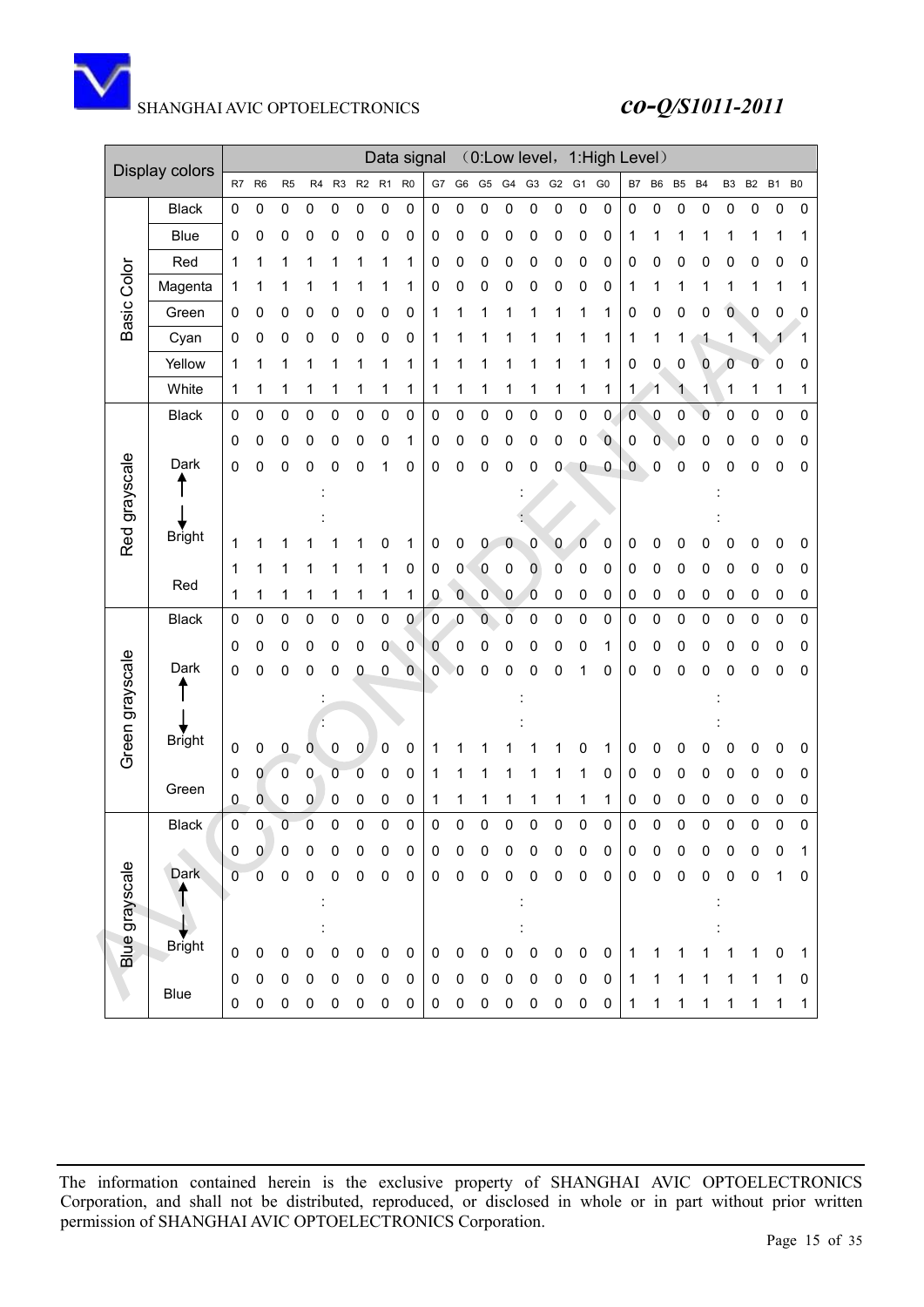![](_page_15_Picture_0.jpeg)

## <span id="page-15-0"></span>**9. INTERFACE TIMING**

## <span id="page-15-1"></span>**9.1 TIMING CHARACTERISTICS**

|                       | Parameter               | Symbol | min.  | typ.                                           | max.  | Unit       | <b>Remarks</b>       |
|-----------------------|-------------------------|--------|-------|------------------------------------------------|-------|------------|----------------------|
| <b>Clock</b>          |                         | 1/tc   | 37.04 | 44.45                                          | 55.56 | <b>MHz</b> | <b>LVDS</b>          |
|                       | Frequency               | tc     | 27.0  | 22.50                                          | 18.0  | ns         | transmitter<br>input |
|                       | Rise time, Fall<br>time |        |       | Refer to the timing<br>characteristics of LVDS |       | ns         |                      |
|                       | Duty                    |        |       | transmitter                                    |       |            | Note 1               |
|                       |                         |        | 14.8  | 18.0                                           | 26.5  | μs         |                      |
| Horizontal<br>signals | Cycle                   | th     | 754   | 800                                            | 900   | <b>CLK</b> | 55.5kHz(typ.)        |
|                       | Display period          | thd    |       | 720                                            |       | <b>CLK</b> |                      |
|                       |                         |        | 13.3  | 16.67                                          | 20    | ms         |                      |
| Vertical<br>signals   | Cycle                   | tv     | 912   | 926                                            | 1100  | Н          | $60.0$ Hz $(typ.)$   |
|                       | Display period          | tvd    |       | 900                                            |       | H          |                      |
|                       | Setup time              |        |       | Refer to the timing                            |       | ns         |                      |
| DE/Data               | Hold time               |        |       | characteristics of LVDS                        |       | ns         | Note 1               |
|                       | Rise time, Fall         |        |       | transmitter                                    |       |            |                      |
|                       | time                    |        |       |                                                |       | ns         |                      |

Note1: See the data sheet of LVDS transmitter.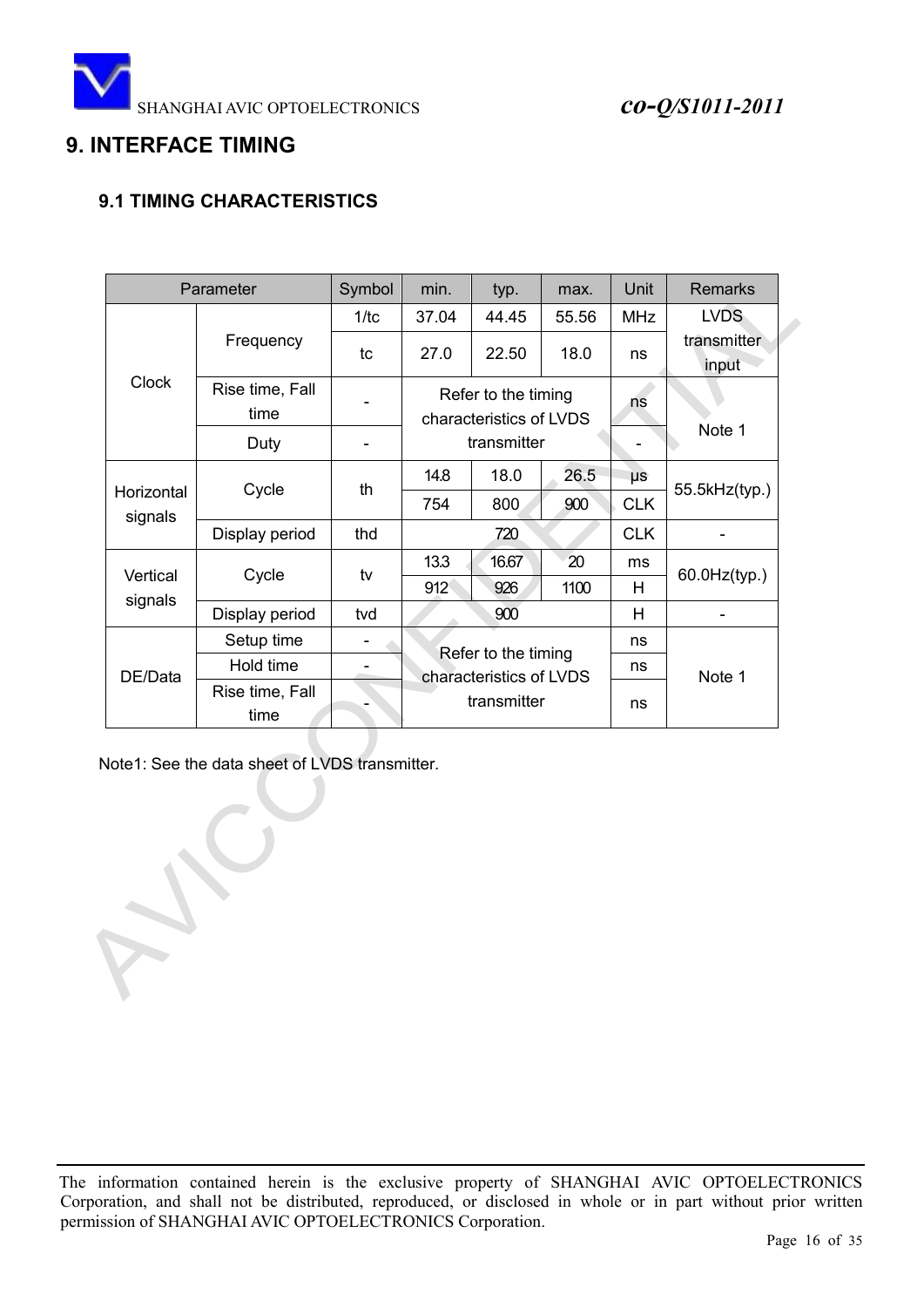![](_page_16_Picture_0.jpeg)

#### <span id="page-16-0"></span>**9.2 INPUT SIGNAL TIMING CHART**

### **Horizontal timing**

![](_page_16_Figure_4.jpeg)

Note 1:

DATA(A)=RA0-RA7,GA0-GA7,BA0-BA7 DATA(B)=RB0-RB7,GB0-GB7,BB0-BB7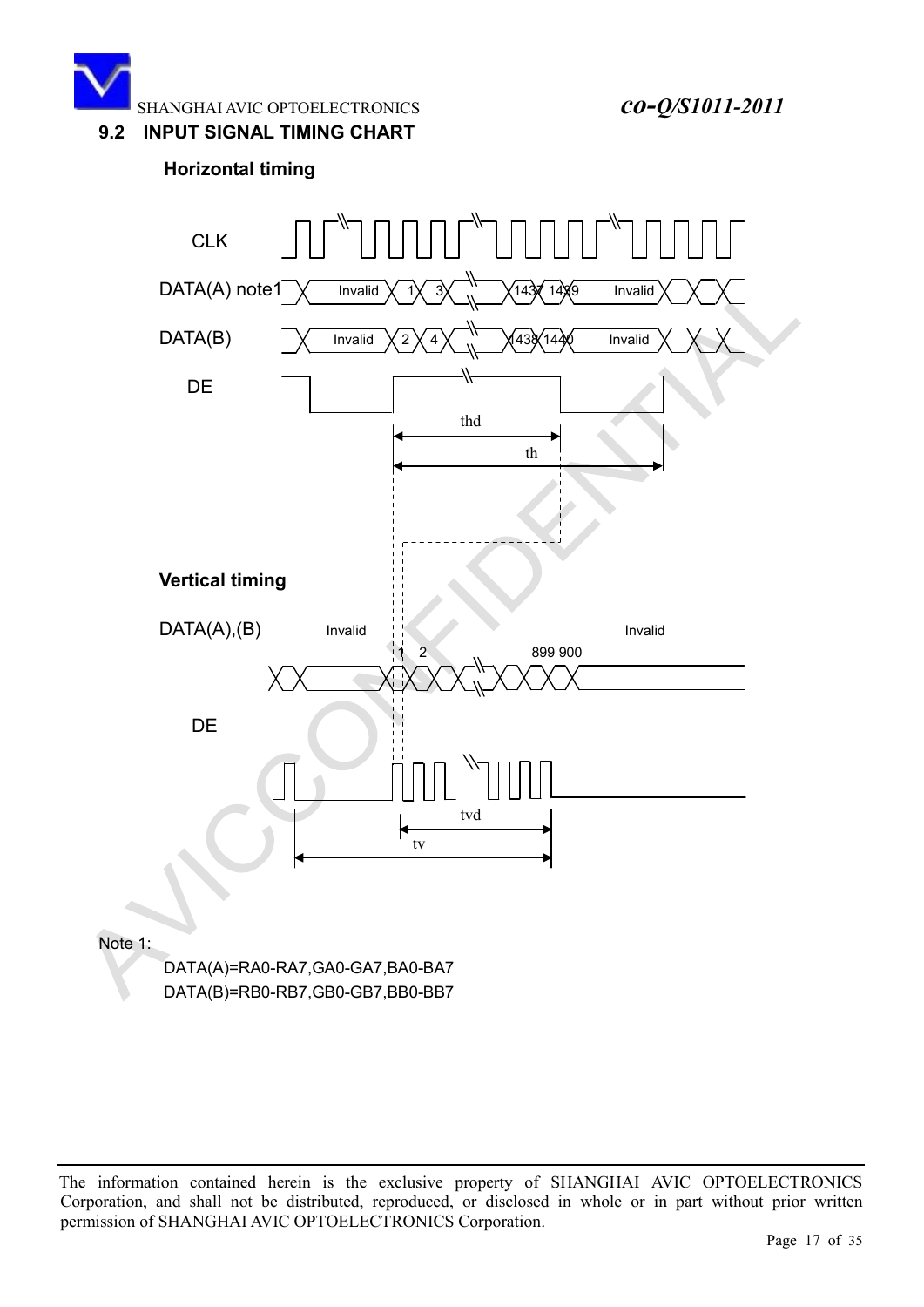![](_page_17_Picture_0.jpeg)

### <span id="page-17-0"></span>**9.3 PIXEL DATA ALIGNMENT OF DISPLAY IMAGE**

The following chart is the coordinates of per pixel

Odd Pixel: RA= R DATA Even Pixel : RB=R DATA GA= G DATA GB=G DATA BA= B DATA BB=B DATA

![](_page_17_Figure_5.jpeg)

| D(1,1)    | D(2,1)    | D(3,1)   | $\bullet\bullet\bullet$ | D(1440,1)   |
|-----------|-----------|----------|-------------------------|-------------|
| D(1,2)    | D(2,2)    | D(3,2)   | $\bullet\bullet\bullet$ | D(1440,2)   |
| D(1,3)    | D(2,3)    | D(3,3)   | $\bullet\bullet\bullet$ | D(1440,3)   |
| $\bullet$ | $\bullet$ |          | $\bullet\bullet\bullet$ | ٠           |
| $\bullet$ | ٠         |          | $\bullet\bullet\bullet$ | $\bullet$   |
| ٠         |           |          | $\bullet\bullet\bullet$ | ٠           |
| D(1,900)  | D(2,900)  | D(2,900) | $\bullet\bullet\bullet$ | D(1440,900) |

The information contained herein is the exclusive property of SHANGHAI AVIC OPTOELECTRONICS Corporation, and shall not be distributed, reproduced, or disclosed in whole or in part without prior written permission of SHANGHAI AVIC OPTOELECTRONICS Corporation.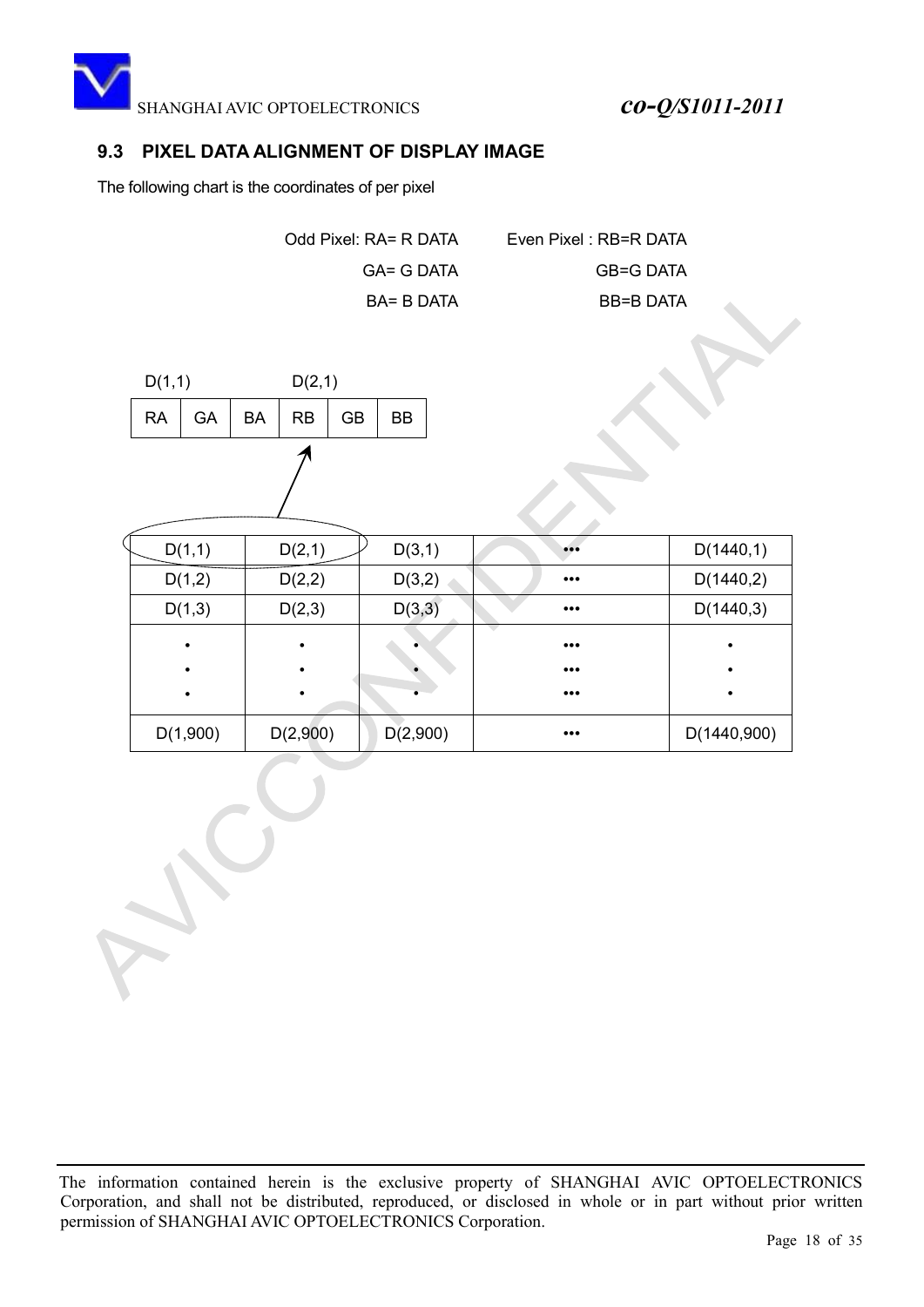## <span id="page-18-0"></span>**9.4. POWER SUPPLY VOLTAGE SEQUENCE**

9.4.1 The sequence of backlight and power

![](_page_18_Figure_4.jpeg)

\*1. When VDD is on, but the value is lower than 4.5V, a protection circuit may work, then the module may not display.

\*2 The signal line is not connected with the module, at the end of cable the terminal resistor of 100 should be added.

Note1: Display signals (D0+/-, D1+/-, D2+/-, D3+/- and CK+/-) must be "0" voltage, exclude the VALID period (See above sequence diagram). If these signals are higher than 0.3 V, the internal circuit is damaged.

> If some of display signals of this product are cut while this product is working, even if the signal input to it once again, it might not work normally. If customer stops the display signals, they should cut VDD.

Note2: When VDD is on, it should be set above 4.0V.

Note3: The backlight power supply voltage should be inputted within the valid period of display and function signals, in order to avoid unstable data display.

The information contained herein is the exclusive property of SHANGHAI AVIC OPTOELECTRONICS Corporation, and shall not be distributed, reproduced, or disclosed in whole or in part without prior written permission of SHANGHAI AVIC OPTOELECTRONICS Corporation.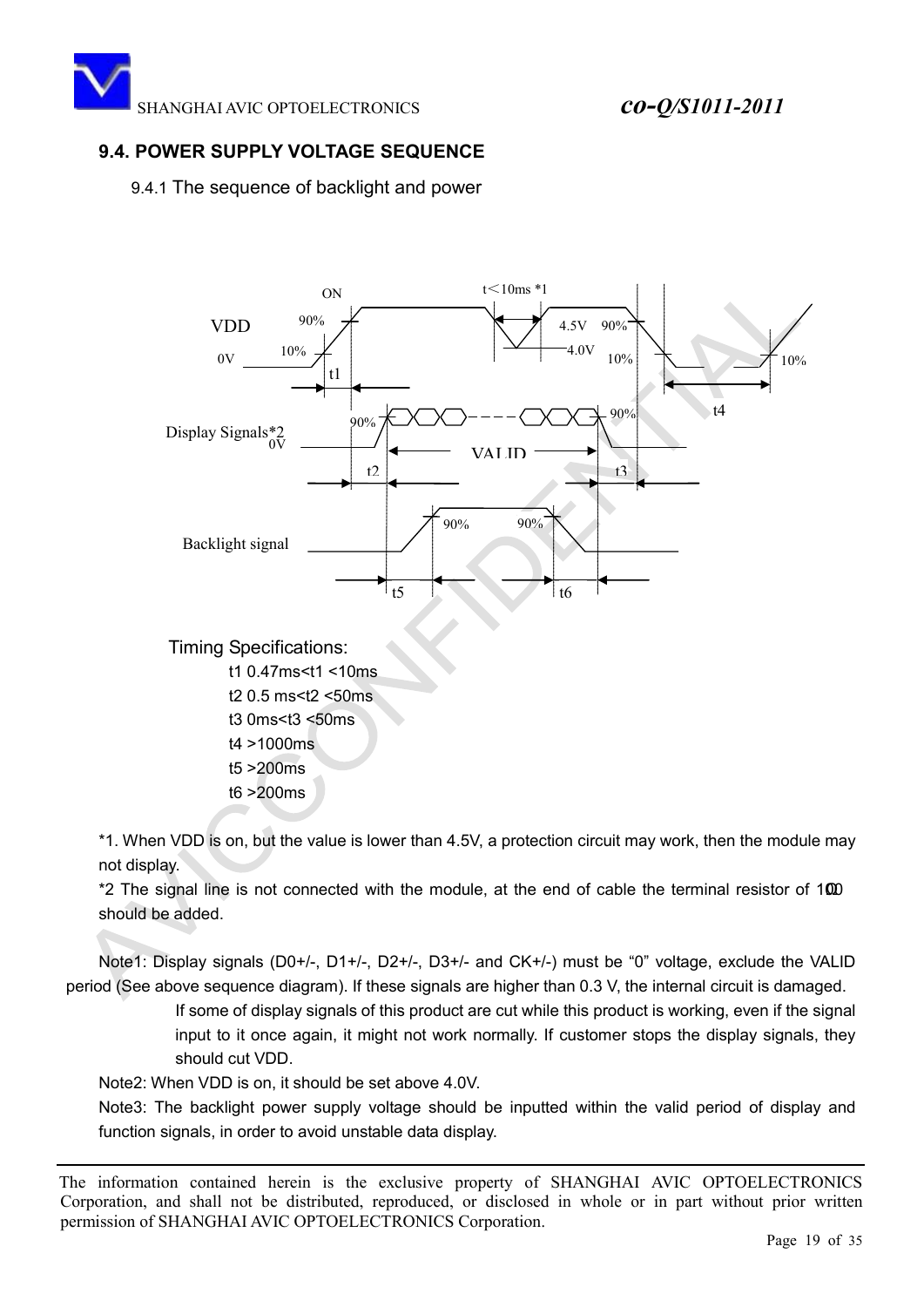![](_page_19_Picture_0.jpeg)

#### 9.4.2 Power supply voltage ripple

 When the power supply is designed, the next form can give the reference. If the voltage ripple is over the value in next form, the noise should be seen in display area.

Ripple (Measured at input terminal of power supply)

|                | VDD (5V to drive the panel)              |
|----------------|------------------------------------------|
| Ripple voltage | $\leq 150$ mVP-P (Including spike noise) |

| Parameter | Fuse             |          | Rating    | Fusing current | Remarks |
|-----------|------------------|----------|-----------|----------------|---------|
|           | $TV$ pe          | Supplier |           |                |         |
| VDD       | F0603FA2000V032T | AEM      | 2A<br>32V |                |         |

Note1: There are different power supply systems from the power input terminal. The power supply capacity should be less than the fusing current. If the power supply capacity is above the fusing current, the fuse may blow in a short time, and then nasty smell, smoking and so on may occur.

The information contained herein is the exclusive property of SHANGHAI AVIC OPTOELECTRONICS Corporation, and shall not be distributed, reproduced, or disclosed in whole or in part without prior written permission of SHANGHAI AVIC OPTOELECTRONICS Corporation.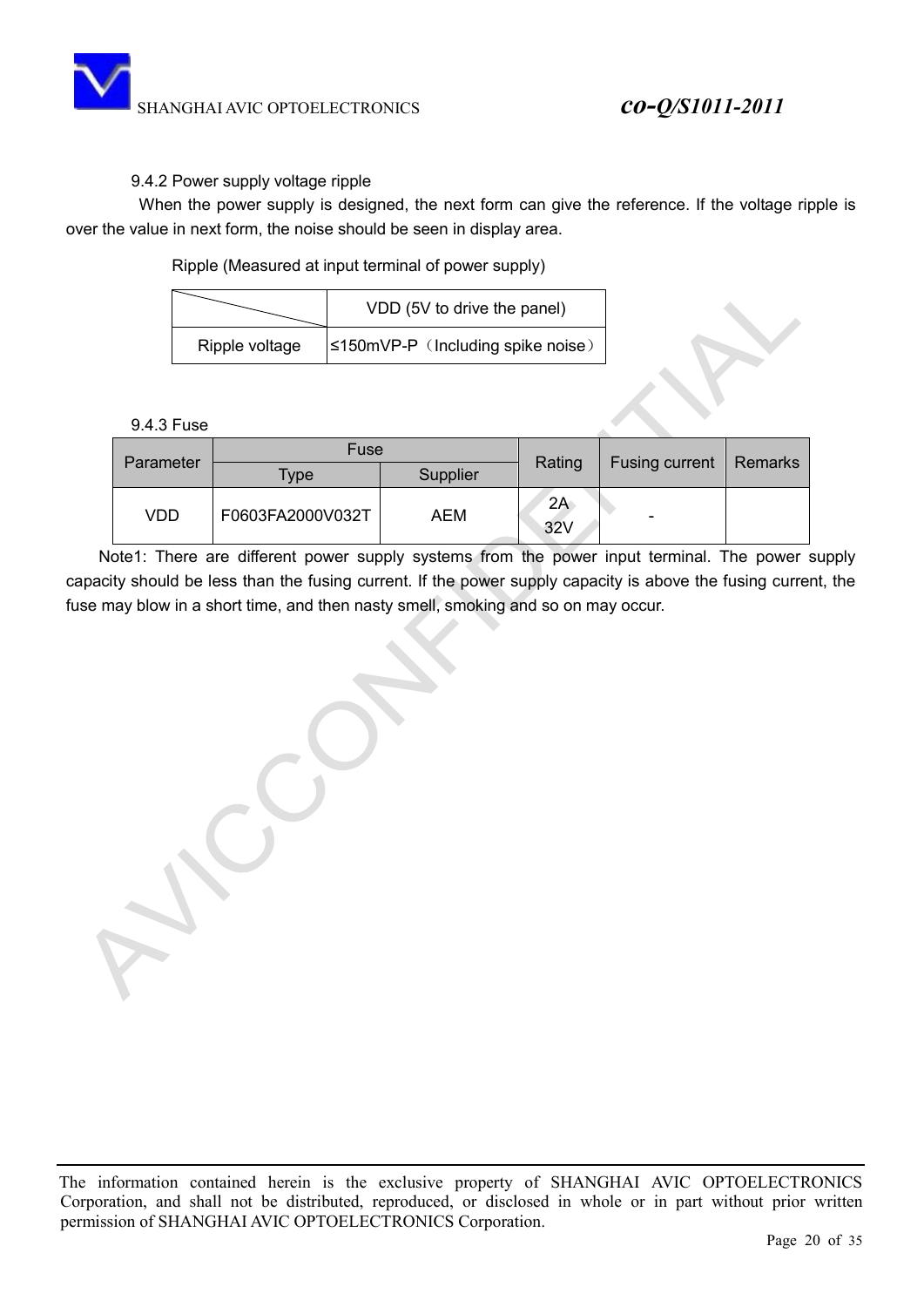![](_page_20_Picture_0.jpeg)

![](_page_20_Picture_1.jpeg)

## <span id="page-20-0"></span>**10. OPTICS**

## **10.1 Optical characteristics**

|                      |             |                                                                                         |                          |                     |       |                          | Note1, Note2   |                   |
|----------------------|-------------|-----------------------------------------------------------------------------------------|--------------------------|---------------------|-------|--------------------------|----------------|-------------------|
| Parameter Note1      |             | Condition                                                                               | Symbol                   | min.                | typ.  | max.                     | Unit           | <b>Remarks</b>    |
| Luminance            |             | White at center<br>$\theta$ R=0°, $\theta$ L=0°, $\theta$ U=0°,<br>$\theta$ D=0°        | L                        | (200)               | 250   |                          | cd/ $m2$       |                   |
| Contrast ratio       |             | White/Black at center<br>$\theta$ R=0°, $\theta$ L=0°, $\theta$ U=0°,<br>$\Theta$ D=0°  | <b>CR</b>                | (700)               | 1000  |                          |                | Note3             |
| Luminance uniformity |             | White<br>$\theta$ R=0°, $\theta$ L=0°, $\theta$ U=0°,<br>$\Theta$ D=0                   | LU                       |                     | 1.25  | (1.33)                   |                | Note4             |
|                      | White       | X coordinate                                                                            | Wx                       | 0.283               | 0.313 | 0.343                    |                |                   |
|                      |             | Y coordinate                                                                            | Wy                       | 0.299               | 0.329 | 0.359                    | $\blacksquare$ |                   |
|                      | Red         | X coordinate                                                                            | <b>Rx</b>                | 0.610               | 0.640 | 0.670                    |                |                   |
| Chromaticity         |             | Y coordinate                                                                            | Ry                       | 0.318               | 0.348 | 0.378                    |                |                   |
|                      | Green       | X coordinate                                                                            | Gx                       | 0.302               | 0.332 | 0.362                    |                |                   |
|                      |             | Y coordinate                                                                            | Gy                       | 0.577               | 0.607 | 0.637                    | $\blacksquare$ | Note <sub>5</sub> |
|                      |             | X coordinate                                                                            | Bx                       | 0.120               | 0.150 | 0.180                    |                |                   |
|                      | <b>Blue</b> | Y coordinate                                                                            | By                       | 0.027               | 0.057 | 0.087                    | $\overline{a}$ |                   |
| Color gamut          |             | $\theta$ R=0°, $\theta$ L=0°, $\theta$ U=0°,<br>$\theta$ D=0<br>At center, against NTSC | $\mathsf C$              | $\qquad \qquad -$   | 68    | $\overline{\phantom{a}}$ | $\%$           |                   |
|                      |             | White to black                                                                          | Ton                      | $\bar{\phantom{a}}$ | 1.3   | (2.6)                    | ms             | Note <sub>6</sub> |
| Response time        |             | <b>Black to white</b>                                                                   | Toff                     | $\frac{1}{2}$       | 3.7   | (7.4)                    | ms             | Note7             |
|                      |             | Ton+ Toff                                                                               | $\overline{\phantom{a}}$ | $\Box$              | 5     | (10)                     | ms             |                   |
|                      | Right       | $\theta U = 0^\circ$ , $\theta D = 0^\circ$ , CR $\geq 10$                              | θR                       | (75)                | 85    | $\blacksquare$           | $\circ$        |                   |
| Viewing              | Left        | θU=0°, θD=0°, CR≥10                                                                     | $\theta L$               | (75)                | 85    | $\frac{1}{2}$            | $\circ$        | Note <sub>8</sub> |
| angle                | Up          | $\theta$ R=0°, $\theta$ L=0°, CR≥10                                                     | θU                       | (70)                | 80    | $\blacksquare$           | $\circ$        |                   |
|                      | Down        | $\theta$ R=0°, $\theta$ L=0°, CR≥10                                                     | θD                       | (70)                | 80    |                          | $\circ$        |                   |
|                      |             |                                                                                         |                          |                     |       |                          |                |                   |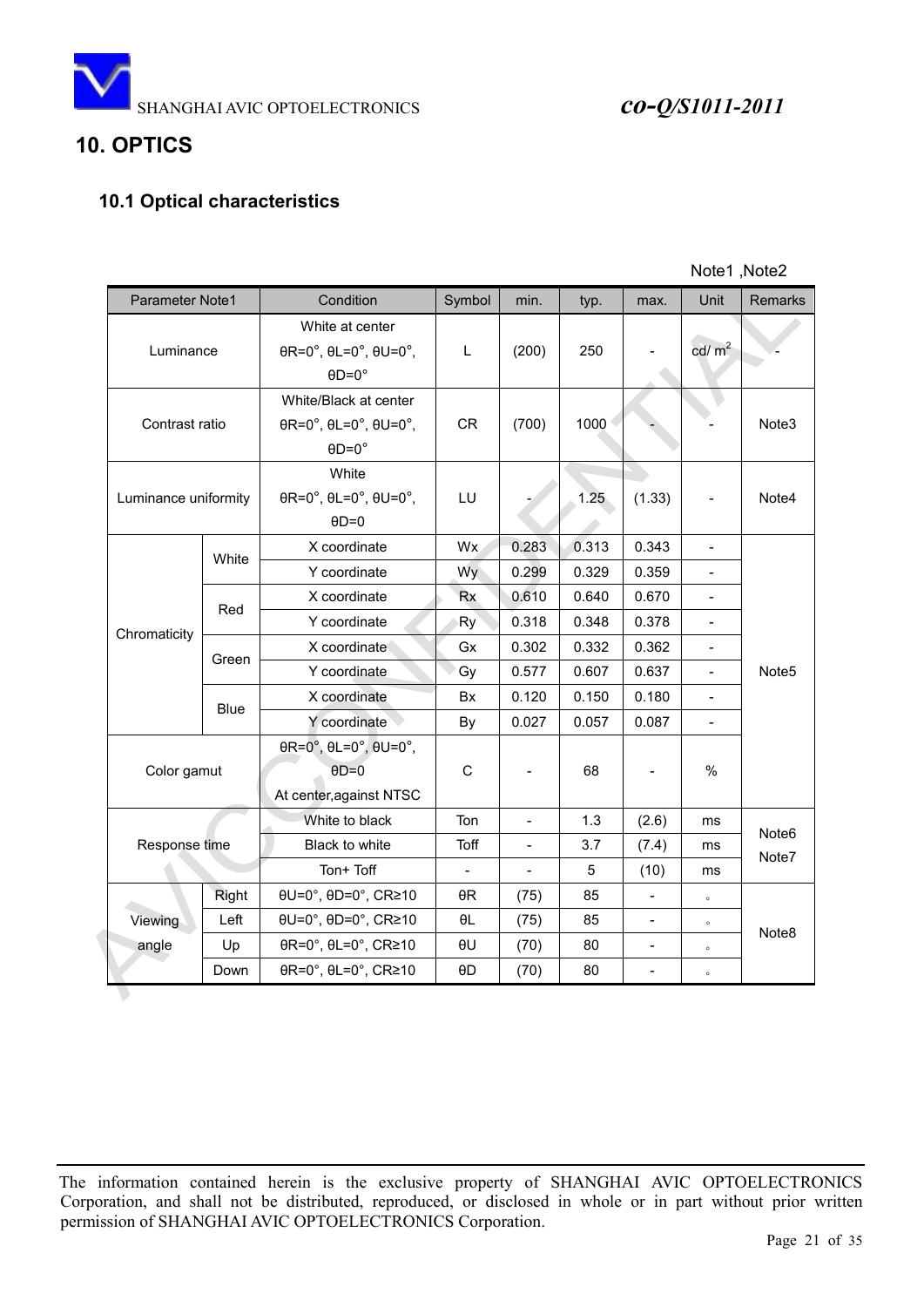![](_page_21_Picture_1.jpeg)

Note1: The values in upper table are only initial characteristics.

Note2: Measurement conditions are as follows.

Ta= 25°C, VDD= 5.0V, IBL= 6.5mArms/lamp, Display mode: WXGA+,

Horizontal cycle=55.56KHz, Vertical cycle=60.0Hz

Optical characteristics are measured at luminance saturation after 30minutes from working the product in the dark room. Also measurement method for luminance is as follows.

![](_page_21_Figure_7.jpeg)

Luminance Meter (TOPCON BM-5A) Spectroradiometer(TOPCON SR-3)

- Note 3: See**"10.2 Definition of contrast ratio".**
- Note 4: See**"10.3 Definition of luminance uniformity".**
- Note 5: CIE 1931 Chromaticity Diagram Standard.
- Note 6: Product surface temperature: TopF = 33.0 °C
- Note 7: See **"10.4 Definition of response time".**

Note 8: See **"10.5 Definition of viewing angle".**

## **10.2 Definition of contrast ratio**

The contrast ratio is calculated by using the following formula.

Contrast ratio  $(CR)$  = Luminance of white screen Luminance of black screen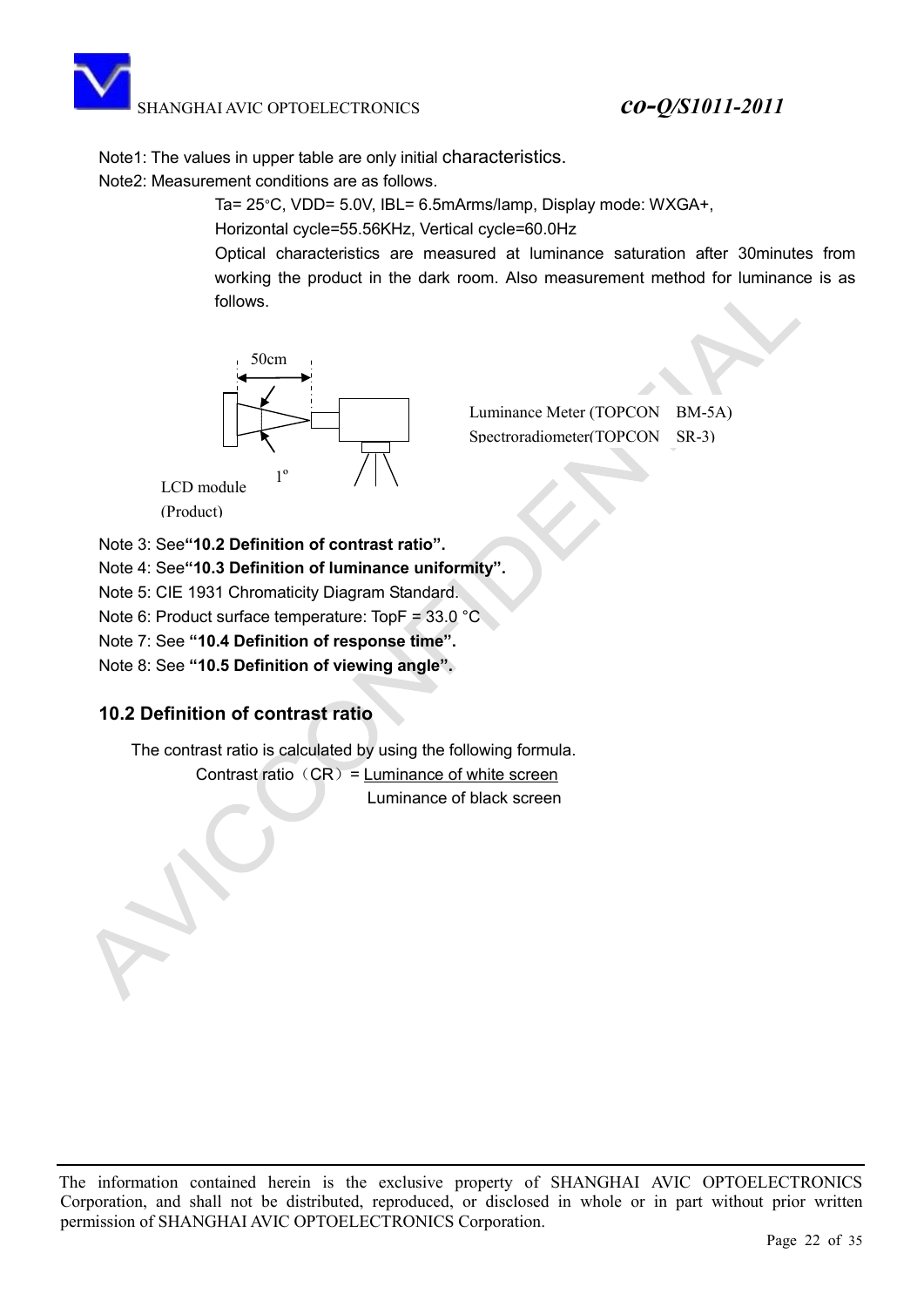![](_page_22_Picture_0.jpeg)

#### **10.3 Definition of luminance uniformity**

The luminance uniformity is calculated by using the following formula.

Luminance uniformity  $(LU) =$ Maximum luminance from  $\textcircled{1}$  to  $\textcircled{9}$ Minimum luminance from  $(1)$  to  $(9)$ 

The luminance is measured at near the 9 points shown below.

![](_page_22_Figure_6.jpeg)

### **10.4 Definition of response times**

Response time is measured, the luminance changes from "white" to "black", or "black" to "white" on the same screen point, by photo-detector. Ton is the time it takes the luminance change from 90% down to 10%. Also Toff is the time it takes the luminance change from 10% up to 90%. (See the following diagram.)

![](_page_22_Figure_9.jpeg)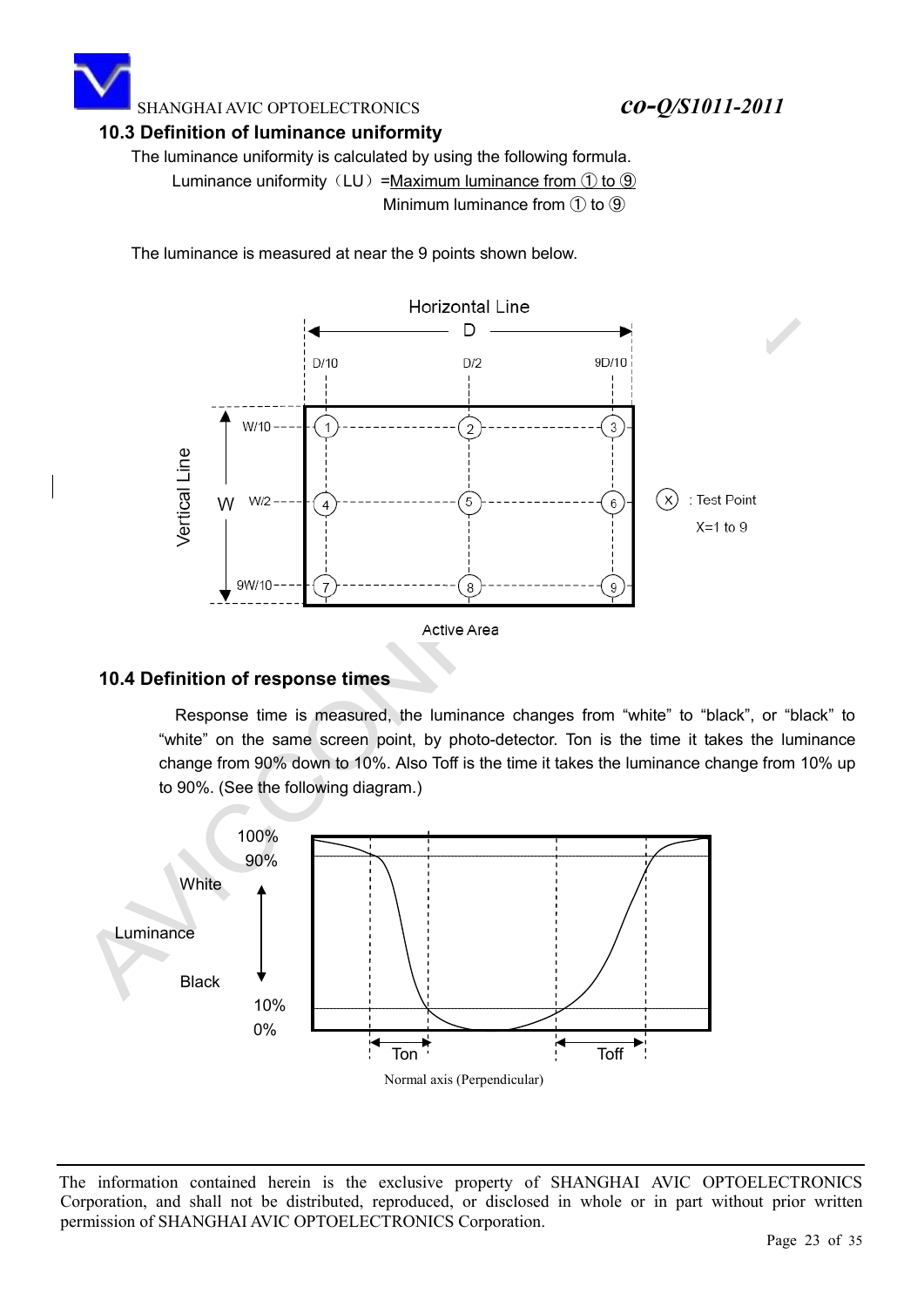![](_page_23_Picture_0.jpeg)

## **10.5 Definition of viewing angles**

![](_page_23_Figure_3.jpeg)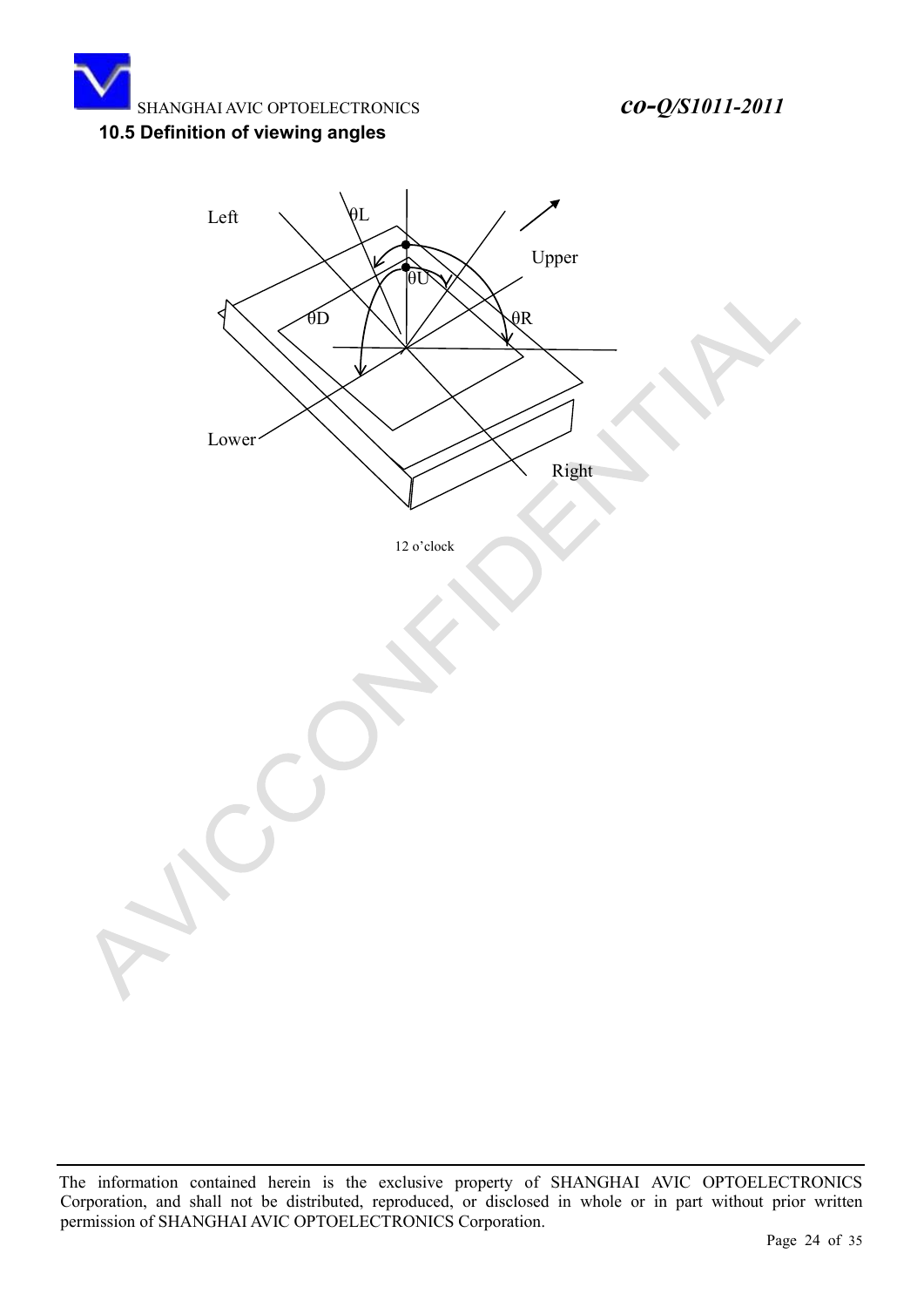![](_page_24_Picture_0.jpeg)

## <span id="page-24-0"></span>**11. RELIABILITY TESTS**

| Test items                           | Condition                                                                                                                                                                                                                                                           |
|--------------------------------------|---------------------------------------------------------------------------------------------------------------------------------------------------------------------------------------------------------------------------------------------------------------------|
| High temperature and                 | $(1)$ 50 $\pm$ °C, RH=85%, 240 hours                                                                                                                                                                                                                                |
| humidity(Operation)                  | 2Display data is black<br>Note1                                                                                                                                                                                                                                     |
|                                      | $55 \pm 3^{\circ}$ C1 hours<br>$\circled{1}$<br>$0\pm3^{\circ}C$ 1 hours<br>$\circled{2}$                                                                                                                                                                           |
| High /Low temperature<br>(Operation) | High temperature<br>Low temperatu                                                                                                                                                                                                                                   |
|                                      | 3 50 cycles<br>4 Display data is black                                                                                                                                                                                                                              |
|                                      | $(1)$ -20 $\pm$ 3°C30 minutes                                                                                                                                                                                                                                       |
| Thermal shock                        | $60\pm3\text{°C}$ 30minutes                                                                                                                                                                                                                                         |
| (Non operation)                      | 2 100 cycles, 1 hour / cycle                                                                                                                                                                                                                                        |
|                                      | 3) Temperature transition time is within 5 minutes.                                                                                                                                                                                                                 |
| <b>ESD</b><br>(operation)            | $\circled{1}$<br>$150Pf, 150\Omega, \pm 2, 4, 6, 8kV$ (contact)<br>$150Pf, 150\Omega, \pm 2, 4, 8, 15kV$ (non contact)<br>$\circled{2}$<br>$\circled{3}$<br>7 places on a panel surface(contact)<br>10 times each place at 1 sec interval<br>$\circled{4}$<br>Note2 |
| Vibration<br>(Non operation)         | $\circled{1}$<br>$5-100-5Hz$ , Sine wave,<br>acceleration of<br>11.76m/sP2P<br>$(2)$ 50 cycle<br>3 X, Y, Z direction<br>4 1 time each direction                                                                                                                     |
| Mechanical shock<br>(Non operation)  | $(1)$ 294 m/sP2P, 11ms<br>$\overline{2} \pm X$ , $\pm Y$ , $\pm Z$ direction<br>3 3 times each direction                                                                                                                                                            |
| Dirt experiment                      | $QType: JIS Z = 8901, 15$ types<br>2 Cycle: 1 Hour<br><b>3</b> Times:15s every time<br>4 Light on by BL                                                                                                                                                             |
| Lattice chessboard                   | (Droom tempetature (SFT Series)<br>$55 \pm 5^{\circ}$ C (TN Series)<br><b>2</b> chessboard and top left corner black pattern<br><b>3</b> inspection time:<br>occur : 0.5, 1, 2, 4, 7, 24 (0.5, 1, 4, 7, 24,                                                         |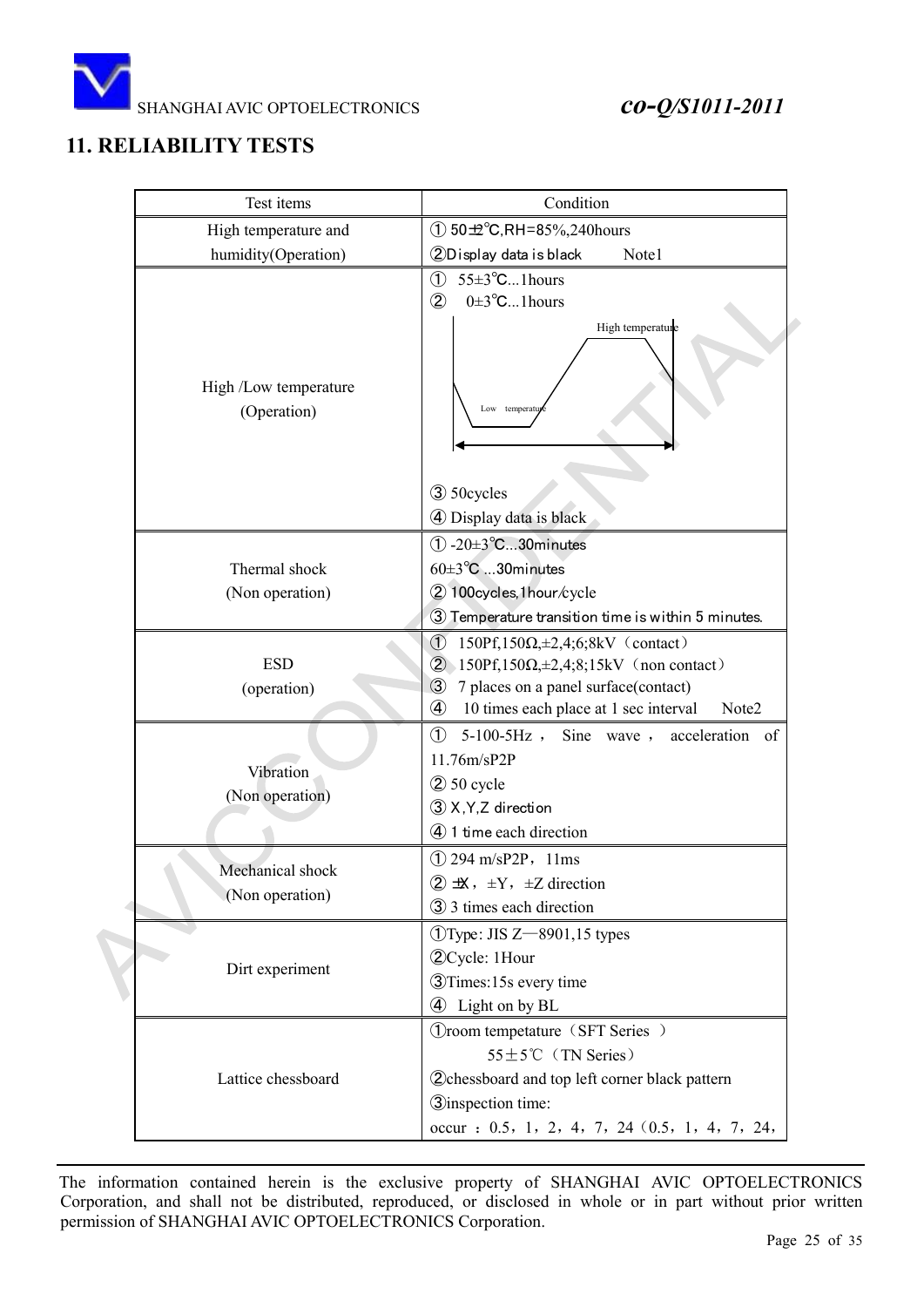![](_page_25_Picture_0.jpeg)

|                 |           | 48)                                                             |  |  |  |  |  |
|-----------------|-----------|-----------------------------------------------------------------|--|--|--|--|--|
|                 |           | resume : 0.5, 2, 4, 7, 24, 48 (0.5, 2, 7, 24,                   |  |  |  |  |  |
|                 |           | 48)                                                             |  |  |  |  |  |
|                 |           | time specially for TN series<br>( )                             |  |  |  |  |  |
|                 |           | room tempetature<br>(1)                                         |  |  |  |  |  |
| Imaging stick   |           | $^\mathrm{(2)}$<br>chessboard pattern                           |  |  |  |  |  |
|                 |           | 3)<br>12Hours(ertra), 30minutes judge                           |  |  |  |  |  |
| Low pressure    |           | 15Kpa (Equivalent to altitude 13,600m)<br>(1)                   |  |  |  |  |  |
| (Non operation) |           | (2)<br>$-20^{\circ}\text{C}$ , 60 $^{\circ}\text{C}$ , 24 hours |  |  |  |  |  |
|                 |           | (1)53.3kPa (Equivalent to altitude 5,100m)                      |  |  |  |  |  |
| Low pressure    | operation | $(20^{\circ}\text{C}, 55^{\circ}\text{C}, 24 \text{hours})$     |  |  |  |  |  |
|                 |           | 4 Display data is black<br>3)                                   |  |  |  |  |  |

Note1: Display and appearance are checked under environmental conditions equivalent to the inspection conditions of defect criteria.

Note2: See the following figure for discharge points.

![](_page_25_Figure_6.jpeg)

The information contained herein is the exclusive property of SHANGHAI AVIC OPTOELECTRONICS Corporation, and shall not be distributed, reproduced, or disclosed in whole or in part without prior written permission of SHANGHAI AVIC OPTOELECTRONICS Corporation.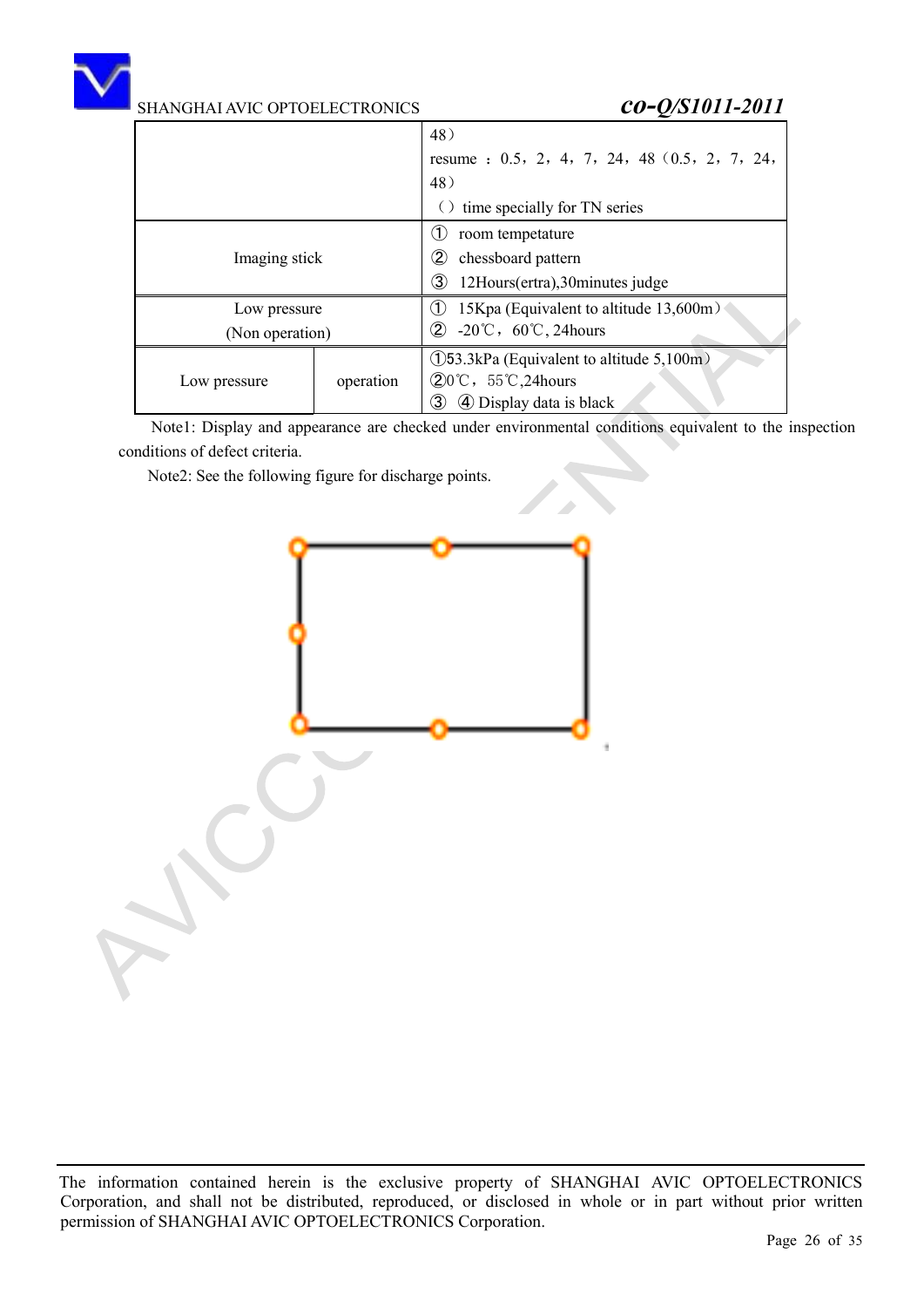![](_page_26_Picture_0.jpeg)

UL MARK

## <span id="page-26-0"></span>**12. MARKINGS**

 The various markings are attached to this product. See "11.2 INDECATION LOCATIONS" for attachment positions.

## <span id="page-26-1"></span>**12.1 PRODUCT LABEL**

|                      | <b>TM190MDS01</b><br><b>ROHS</b> Mark<br>RoHS<br>E250878<br>OT NO. 002A110910001.<br>MADE IN CHINA<br>0EM NO. S1 90 M50 A 1 2 SA 1 SA 1 0 9 A 0 3 7 4<br>Note1: The meaning of OEM number, Example: S190M50A12SA1SA109A0001 |                                 |                  |                                        |      |                                 |                |                |           |       |                      |                           |
|----------------------|-----------------------------------------------------------------------------------------------------------------------------------------------------------------------------------------------------------------------------|---------------------------------|------------------|----------------------------------------|------|---------------------------------|----------------|----------------|-----------|-------|----------------------|---------------------------|
|                      | S190M50A                                                                                                                                                                                                                    |                                 | 12 <sup>°</sup>  |                                        |      | SA <sub>1</sub> SA <sub>1</sub> |                |                | 09A       |       | 0001                 |                           |
|                      | <b>Module Number</b>                                                                                                                                                                                                        |                                 |                  | Source & Gate<br><b>Driver IC Code</b> |      | <b>Location Line#</b>           |                |                | Date code |       | <b>Serial Number</b> |                           |
|                      | Date code:                                                                                                                                                                                                                  |                                 |                  |                                        |      |                                 |                |                |           |       |                      |                           |
|                      |                                                                                                                                                                                                                             | <b>1st Character Year Codes</b> |                  |                                        |      |                                 |                |                |           |       |                      |                           |
| Month                | 2010                                                                                                                                                                                                                        | 2011                            | 2012             | 2013                                   | 2014 | 2015                            | 2016           | 2017           | 2018      | So on |                      |                           |
| Code                 | $\mathbf{0}$                                                                                                                                                                                                                | 1                               | $\overline{2}$   | 3                                      | 4    | 5                               | 6              | $\overline{7}$ | 8         |       |                      |                           |
|                      |                                                                                                                                                                                                                             | 2nd Character Month Codes       |                  |                                        |      |                                 |                |                |           |       |                      |                           |
| Month                | January                                                                                                                                                                                                                     | February                        | March            | April                                  | May  | June                            | July           | August         | September |       |                      | October November December |
| Code                 | 1                                                                                                                                                                                                                           | $\overline{c}$                  | 3                | 4                                      | 5    | 6                               | 7              | 8              | 9         | Α     | В                    | $\mathsf C$               |
|                      |                                                                                                                                                                                                                             | 3rd Character Day Codes         |                  |                                        |      |                                 |                |                |           |       |                      |                           |
| Day                  | 1st                                                                                                                                                                                                                         | 2nd                             | 3rd              | 4th                                    | 5th  | 6th                             | 7th            | 8th            | 9th       | 10th  | 11st                 | 12nd                      |
| Code                 | $\mathbf{1}$                                                                                                                                                                                                                | $\overline{2}$                  | 3                | $\overline{4}$                         | 5    | 6                               | $\overline{7}$ | 8              | 9         | A     | B                    | $\mathcal{C}$             |
|                      | 13rd                                                                                                                                                                                                                        | 14th                            | 15th             | 16th                                   | 17th | 18th                            | 19th           | 20th           | 21st      | 22nd  | 23rd                 | 24th                      |
|                      | D                                                                                                                                                                                                                           | E                               | F                | G                                      | H    | J                               | K              | L              | М         | N     | P                    | $\overline{O}$            |
|                      | 25 <sub>th</sub>                                                                                                                                                                                                            | 26th                            | 27 <sub>th</sub> | 28th                                   | 29th | 30th                            | 31st           |                |           |       |                      |                           |
|                      | $\mathbb{R}$                                                                                                                                                                                                                | S                               | T                | U                                      | V    | W                               | X              |                |           |       |                      |                           |
| $\blacktriangledown$ |                                                                                                                                                                                                                             |                                 |                  |                                        |      |                                 |                |                |           |       |                      |                           |

Note2: Do not attach anything such as label and so on, on the product label! In case repair the product, AVIC needs the contents of product label such as the lot number, inspection date and so on, to identify the warranty period with individual product. If AVIC cannot decipher the contents of product label, such repair shall be entitled to charge. Also AVIC may give a new lot number to reconditioned products.

The information contained herein is the exclusive property of SHANGHAI AVIC OPTOELECTRONICS Corporation, and shall not be distributed, reproduced, or disclosed in whole or in part without prior written permission of SHANGHAI AVIC OPTOELECTRONICS Corporation.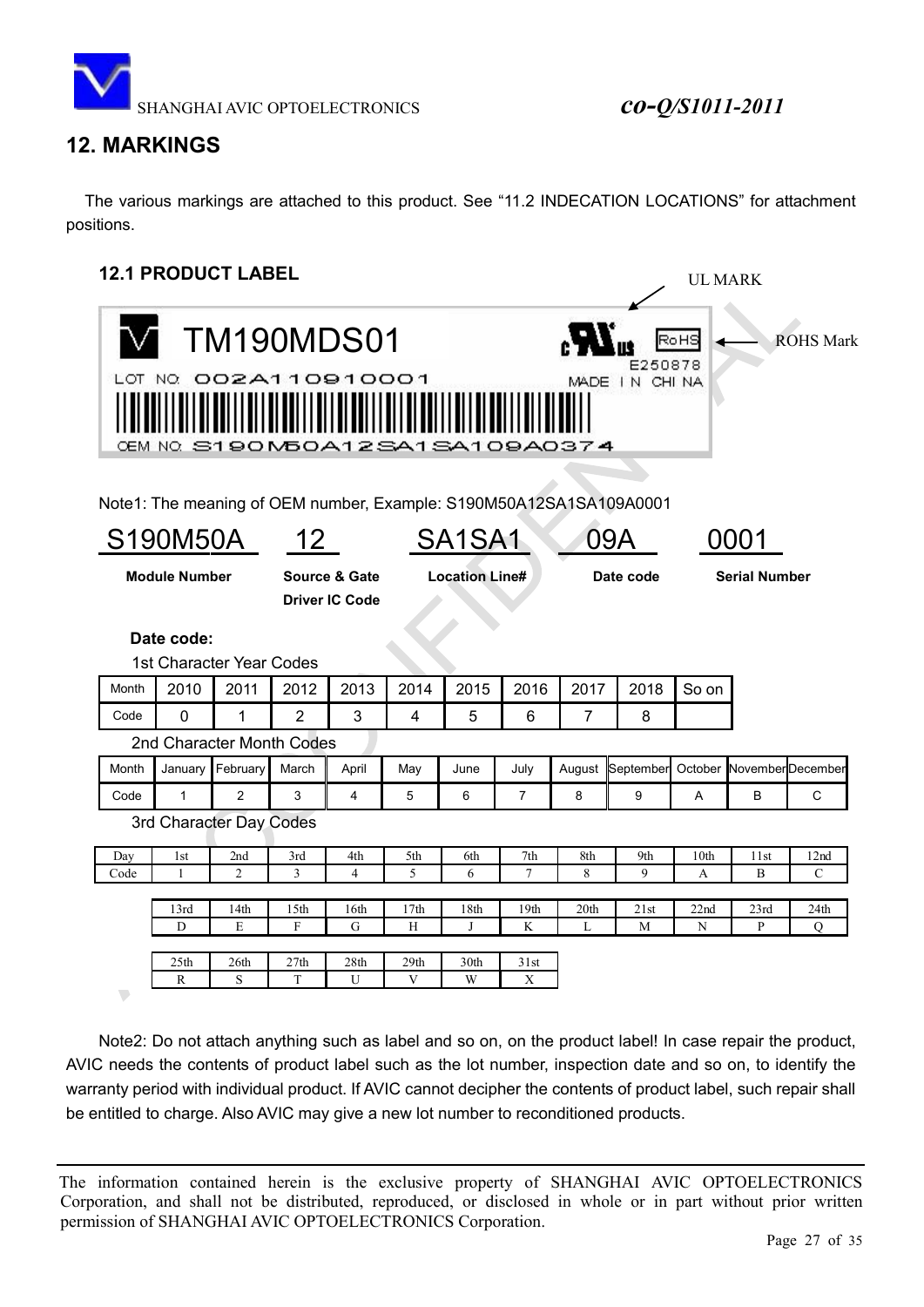![](_page_27_Picture_0.jpeg)

### <span id="page-27-0"></span>**12.2 INDICATION LOCATIONS**

| Product rear side       |               |               |  |
|-------------------------|---------------|---------------|--|
|                         |               |               |  |
| Disposal method marking | Barcode label | Product label |  |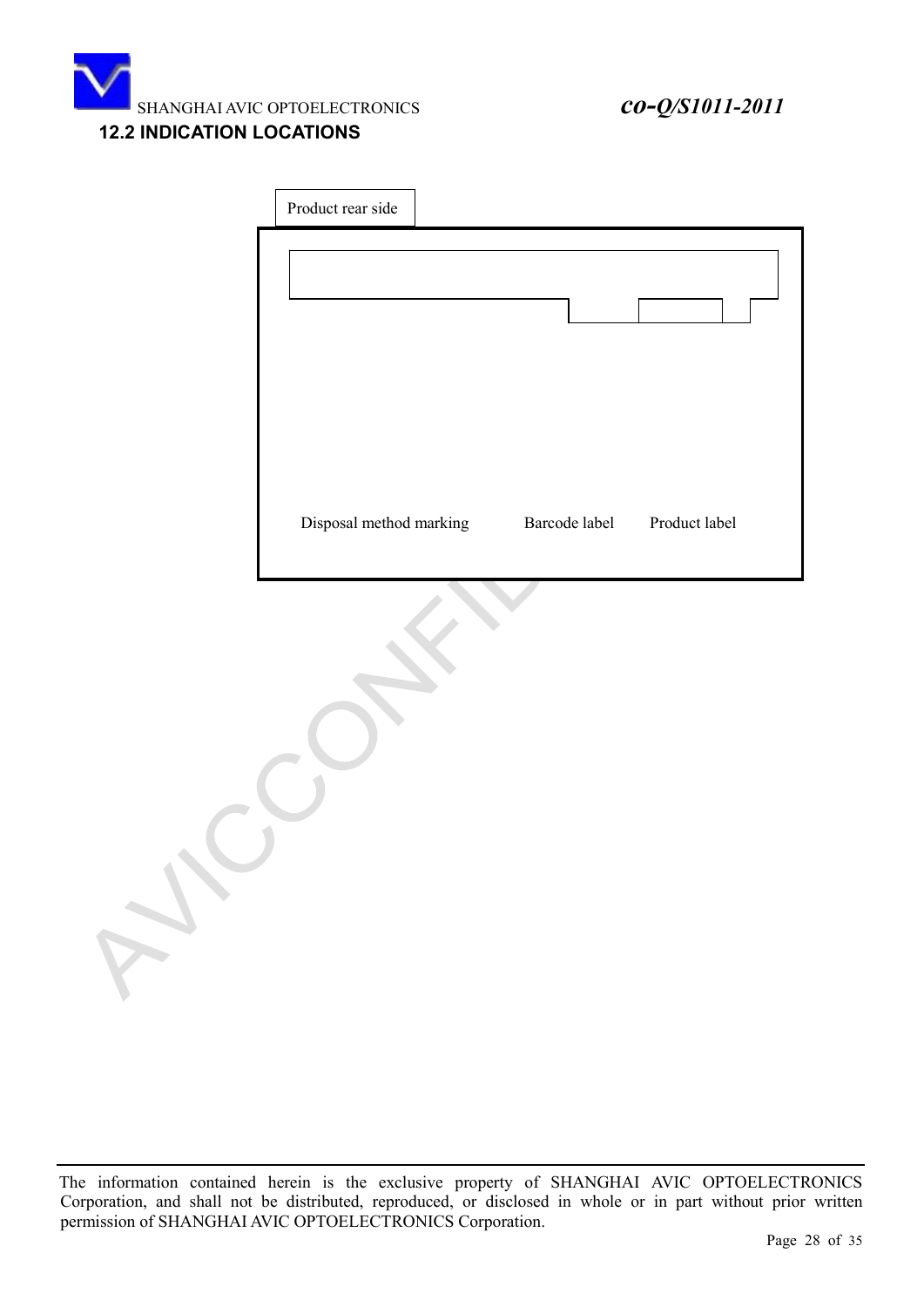![](_page_28_Picture_0.jpeg)

## <span id="page-28-0"></span>**13. PACKING, TRANSPORTATION AND DELIVERY**

AVIC will pack products to deliver to customer in accordance with AVIC packing specifications, and will deliver products to customer in such a state that products will not suffer from a damage during transportation .The delivery conditions are as follows.

### **13.1 PACKING**

(1) Packing box

8 products are packed up with the maximum in a packing box(See "**12.5 OUTLINE FIGURE FOR PACKING** ").

Products are put into a plastic bag for prevention of moisture with cushion, and then the bag is sealed up with heat sealing.

The type name and quality are shown on outside of the packing box, either labeling or printing.

#### (2) Pallet Packing (See"**12.5 OUTLINE FIGURE FOR PACKING** ")

- 䐟 Packing boxes are tired on a cardboard pallet.(8 boxes×4 tiers maximum)
- 䐠 Cardboard sleeve and top cap are attached to the packing boxes, then they are fixed by a band.

### **13.2 INSPECTION RECORD SHEET**

Inspection record sheets are included in the packing box with delivery products to customer. It is summarized to a number of products for pass/fail assessment.

### **13.3 TRANSPORTATION**

The product is transported by vehicle, aircraft or shipment in the state of pallet packing.

## **13.4 SIZE AND WEIGHT FOR PACKING BOX**

|  | Parameter    | Packing box                                      | Unit |
|--|--------------|--------------------------------------------------|------|
|  | <b>Size</b>  | 485 (L) $\times$ 280 (W) $\times$ 330 (H) (typ.) | mm   |
|  | Weight       | 1.70 $(max.)$                                    | kg   |
|  | Total weight | 16.0 $(max.)$                                    | kg   |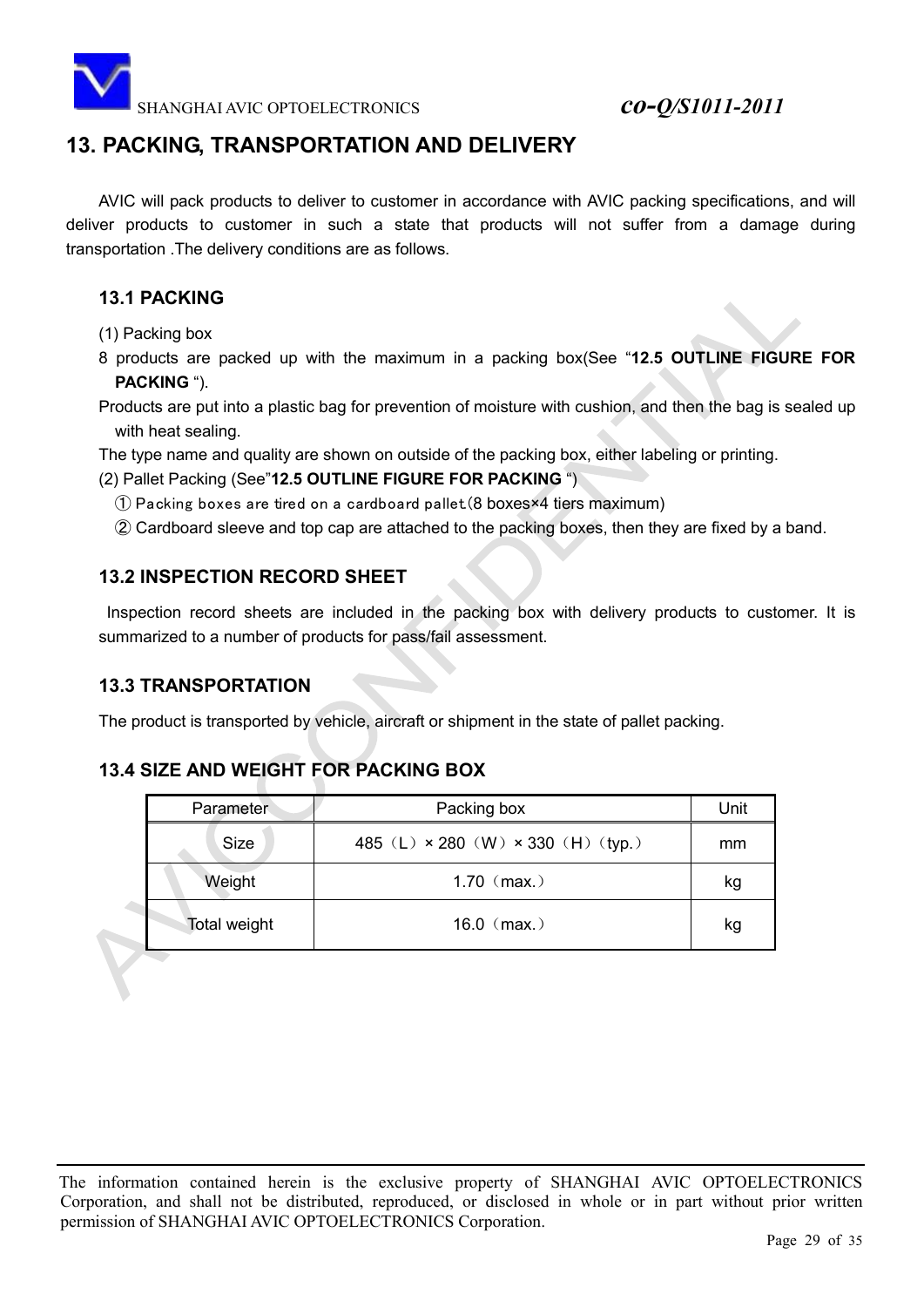![](_page_29_Picture_0.jpeg)

#### **13.5 OUTLINE FIGURE FOR PACKING**

![](_page_29_Figure_3.jpeg)

The information contained herein is the exclusive property of SHANGHAI AVIC OPTOELECTRONICS Corporation, and shall not be distributed, reproduced, or disclosed in whole or in part without prior written permission of SHANGHAI AVIC OPTOELECTRONICS Corporation.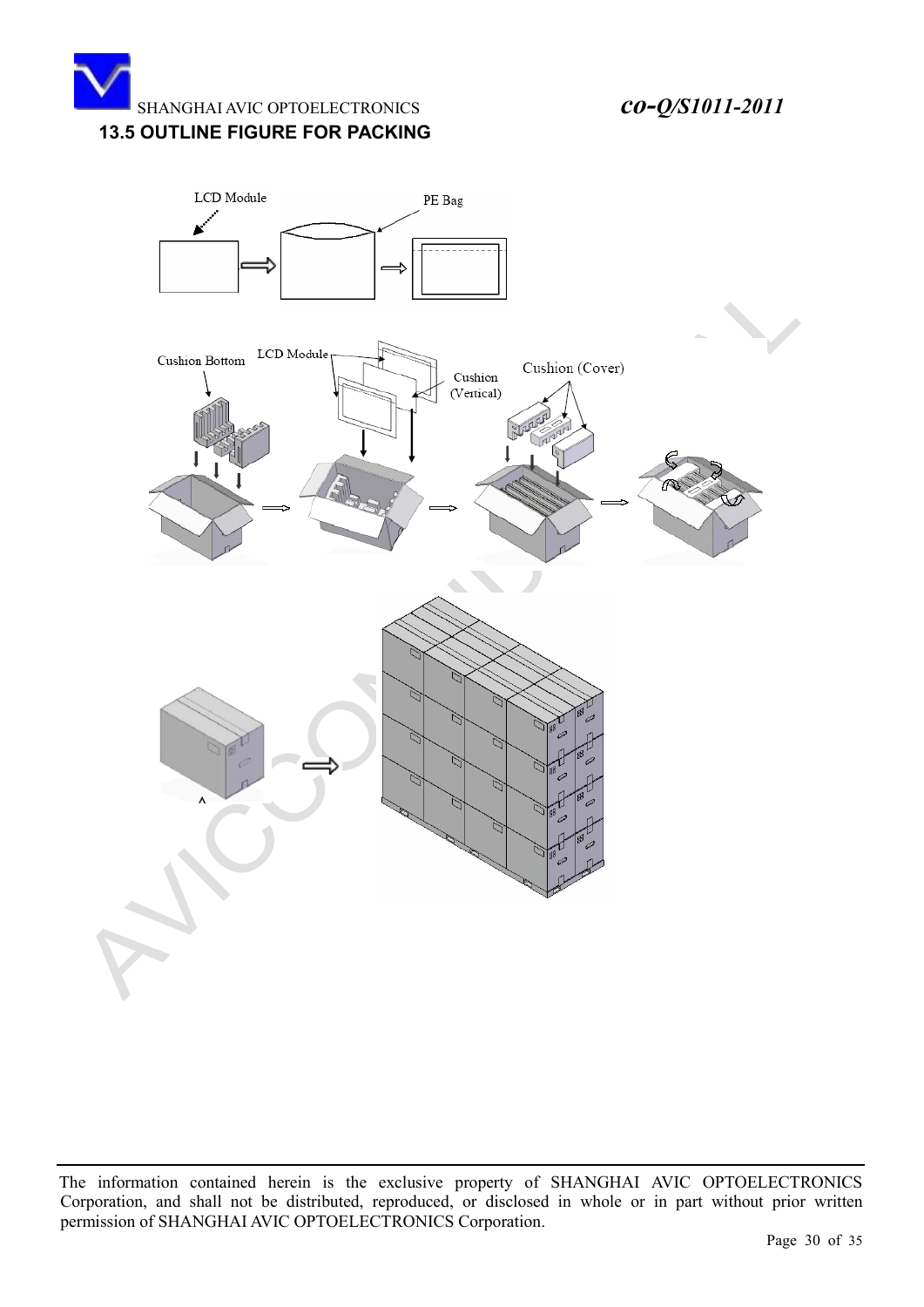![](_page_30_Picture_0.jpeg)

## <span id="page-30-0"></span>**14. PRECAUTIONS**

### **14.1 MEANING OF CUTION SIGNS**

 The following caution signs have very important meaning .**Be sure to read "9.2 CAUTIONS" and "9.3 ATTENTIONS", after understanding these contents!**

![](_page_30_Picture_5.jpeg)

 This sign have the meaning that customer will be injured by himself or the product will sustain a damage, if customer has wrong operations.

![](_page_30_Picture_7.jpeg)

This sign has the meaning that customer will get an electrical shock, if customer has wrong operations.

![](_page_30_Picture_9.jpeg)

This sign has the meaning that customer will be injured by himself, if customer has wrong operations.

![](_page_30_Picture_11.jpeg)

**\* Do not touch lamp cables while turn on .Customers will be in danger of an electric shock**

 **\* Do not touch the working backlight and IC. Customers will be in danger of burn injury. \* Do not shock and press the LCD panel and the backlight! There is a danger of breaking, because they are made of glass.(shock :To be not greater 294m/s<sup>2</sup> and to be not greater**  $\frac{1}{2}$ **11ms, Pressure: To be not greater 19.6N)**

## **14.3 ATTENTIONS**

- 13.3.1 Handling of the product
- 䐟 Take hold of both ends without touch the circuit board when customer pulls out products (LCD modules) from inner packing box. If customer touches it, products may be broken down or out of adjustment, because of stress to mounting parts.
- 䐠 Do not hook cables nor pull connection cables such as flexible cable and so on , for fear of damage.
- 䐡 If customer puts down the product temporarily, the product puts on flat subsoil as a display side turns down.
- 䐢 Take the measures of electrostatic discharge such as earth band, ionic shower and so on, when customer deal with the product, because products may be damaged by electrostatic.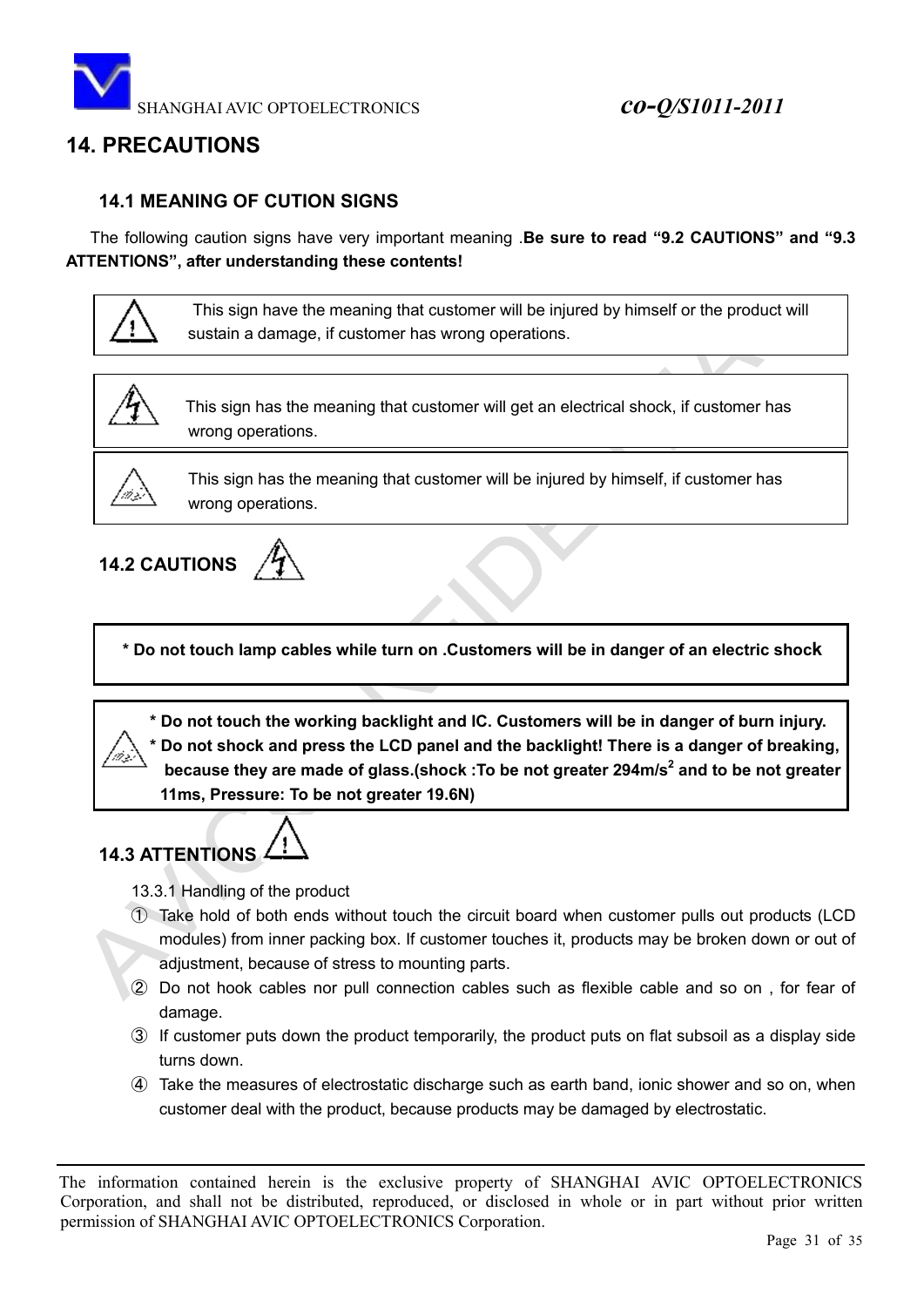![](_page_31_Picture_0.jpeg)

- 䐣 The torque for mounting screws must never exceed 0.34N-m. Higher torque values might result in distortion of the bezel.
- 䐤 The product must be installed using mounting holes without undue stress such as bends or twist (See outline drawings).And do not add undue stress to any portion (such as bezel flat area) except mounting hole portion.
- 䐥 Bends or twist described above and undue stress to any portion except mounting hole portion may cause display un-uniformity.
- 䐦 Do not press or rub on the sensitive display surface .If customer clean on the panel surface, AVIC recommends using the cloth with ethanolic liquid such as screen cleaner for LCD.
- 䐧 Do not push-pull the interface connectors while the product is working, because wrong power sequence may break down the product.
- 䐨 Do not bend or unbend the lamp cable at the near part of the lamp holding rubber, to avoid the damage for high voltage side of the lamp. This damage may cause a lamp breaking and abnormal operation of high voltage circuit.

#### 14.3.2 Environment

- 䐟 Do not operate or store in high temperature, high humidity, dewdrop atmosphere or corrosive gases. Keep the product in antistatic pouch in room temperature, because of avoidance for dusts and sunlight, if customer stores the product.
- 䐠 In order to prevent dew condensation occurring by temperature difference, the product packing box must be opened after leave under the environment of an unpacking room temperature enough. Because a situation of dew condensation occurring is changed by the environment temperature and humidity, evaluate the leaving time sufficiently. (Recommendation leaving time: 6 hour or more with packing state)
- 䐡 Do not operate in a high magnetic field .Circuit boards may be broken down by it.
- 䐢 This product is not designed as radiation hardened.
- 䐣 Use an original protection sheet on the product surface (polarizer). Adhesive type protection sheet should be avoided, because it may change color or properties of the polarizer.

### 14.3.3 Characteristics

#### **The following items are neither defects nor failures.**

- 䐟 ambient temperature.
- 䐠 The LCD may be seemed luminance non-uniformity, flicker, vertical seam or small spot by display patterns.
- 䐡 Optical characteristics (e.g. luminance, display uniformity, etc.) gradually is going to change depending on operating time ,and especially low temperature, because the LCD has cold cathode fluorescent lamps.
- 䐢 Do not display the fixed pattern for a long time because it may cause image sticking .Use a screen saver, if the fixed pattern is displayed on the screen.
- 䐣 The display color may be changed by viewing angle because of the use of condenser sheet in the backlight.
- 䐤 Optical characteristics may be changed by input signal timings.
- $\overline{O}$  The interference noise of input signal frequency for this product and luminance control frequency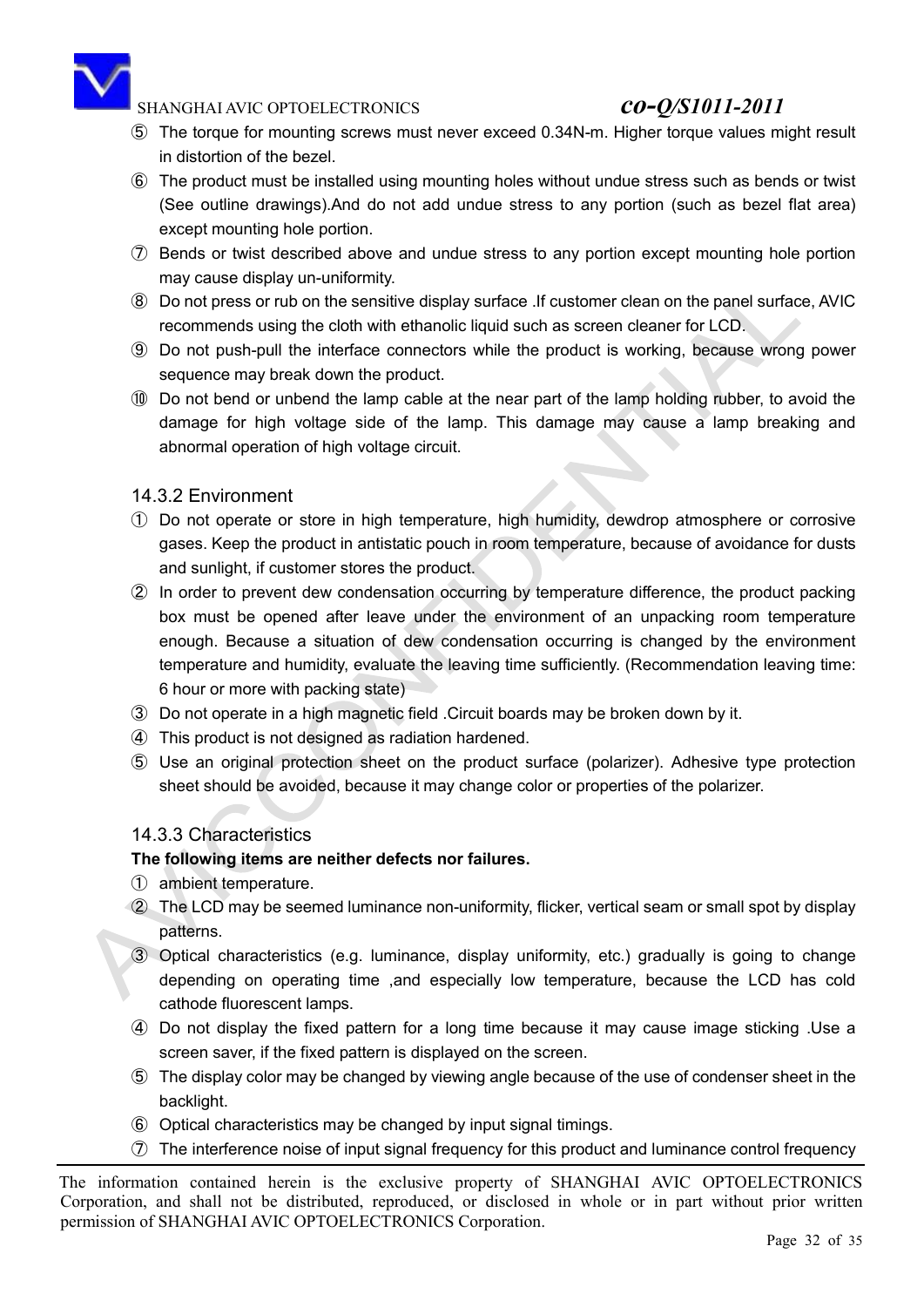![](_page_32_Picture_0.jpeg)

of customer's backlight inverter may appear on a display. Set up luminance control frequency of backlight inverter so that the interference noise doses not appear.

### **14.4 Other**

- 䐟 All GND and VCC terminals should be used without a non-connected line.
- 䐠 Do not disassemble a product or adjust volume without permission of AVIC.
- 䐡 Pay attention not to insert waste materials inside of products, if customer uses screw nails.
- 䐢 Pack the product with original shipping package, because of avoidance of some damages during transportation, when customer returns it to AVIC for repair and so on .
- 䐣 Not only the module but also the equipment should be packed and transported as the module. becomes vertical .Otherwise, there is the fear that a display dignity decreases by an impact or vibrations.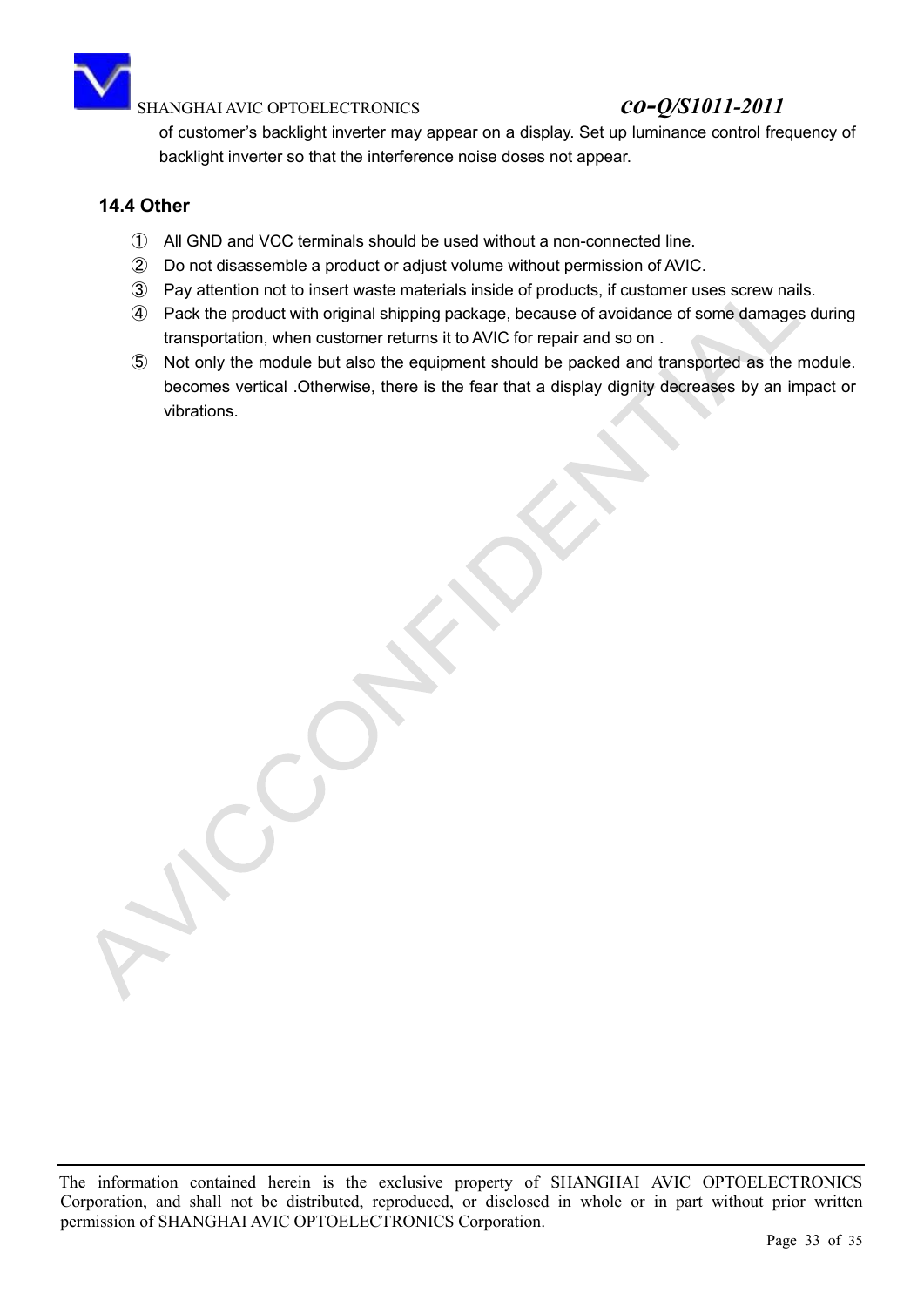![](_page_33_Picture_0.jpeg)

## <span id="page-33-0"></span>15.OUTDRAWING

![](_page_33_Figure_3.jpeg)